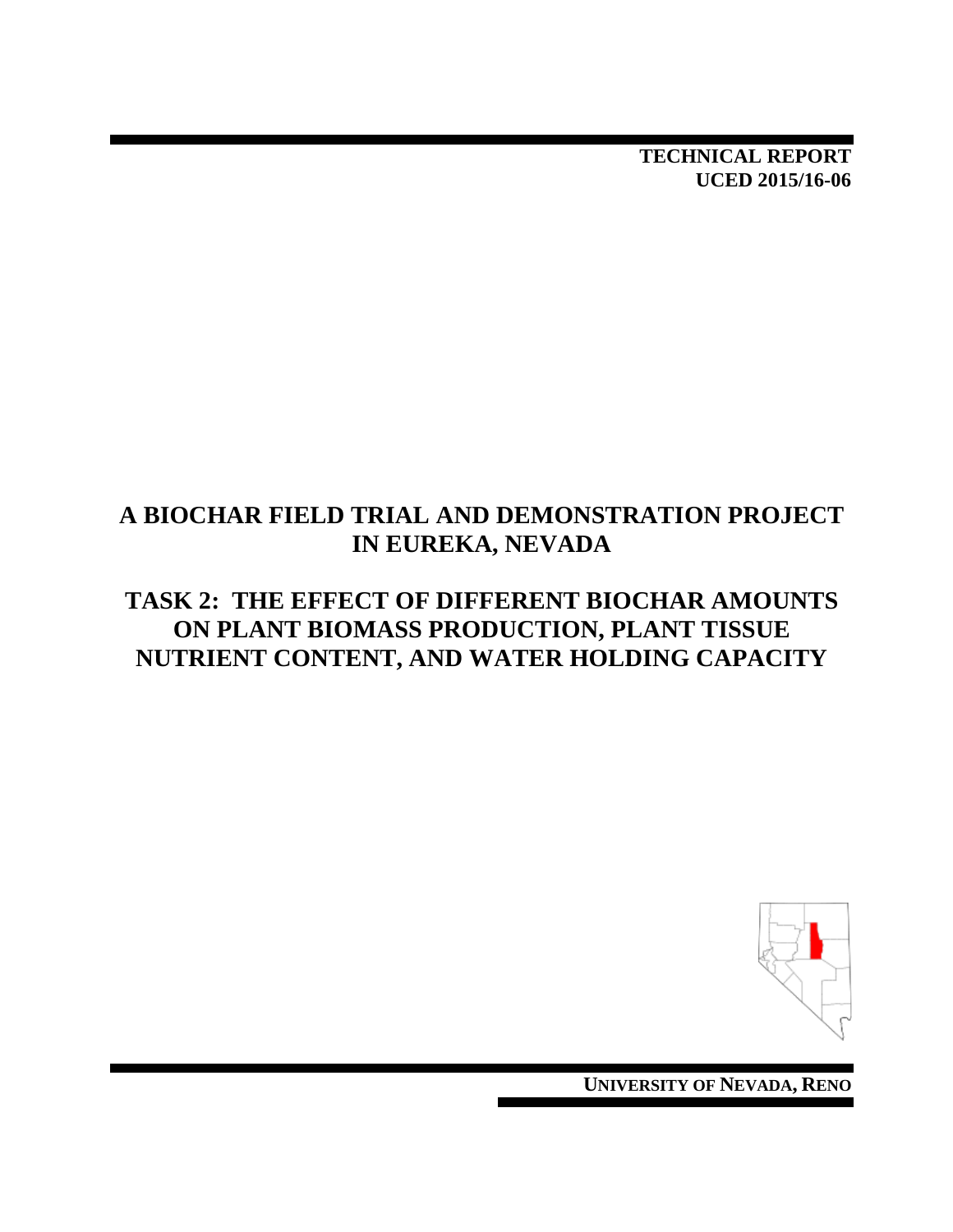## **A BIOCHAR FIELD TRIAL AND DEMONSTRATION PROJECT IN EUREKA, NEVADA**

## **TASK 2: THE EFFECT OF DIFFERENT BIOCHAR AMOUNTS ON PLANT BIOMASS PRODUCTION, PLANT TISSUE NUTRIENT CONTENT, AND WATER HOLDING CAPACITY**

Richard Jasoni

Curtis Robbins

Jessica Larsen

and

Frederick Steinmann (Project Overview)

- Richard Jasoni is an Associate Research Scientist in the Division of Earth and Ecosystem Sciences at the Desert Research Institute.
- Curtis Robins is an Assistant Research Engineer in the Division of Atmospheric Services at the Desert Research Institute.
- Jessica Larsen is a Staff Research Scientist in the Division of Earth and Ecosystem Sciences at the Desert Research institute.
- Frederick Steinmann is an Assistant Research Professor with the University Center for Economic Development, College of Business at the University of Nevada, Reno.

#### December 2015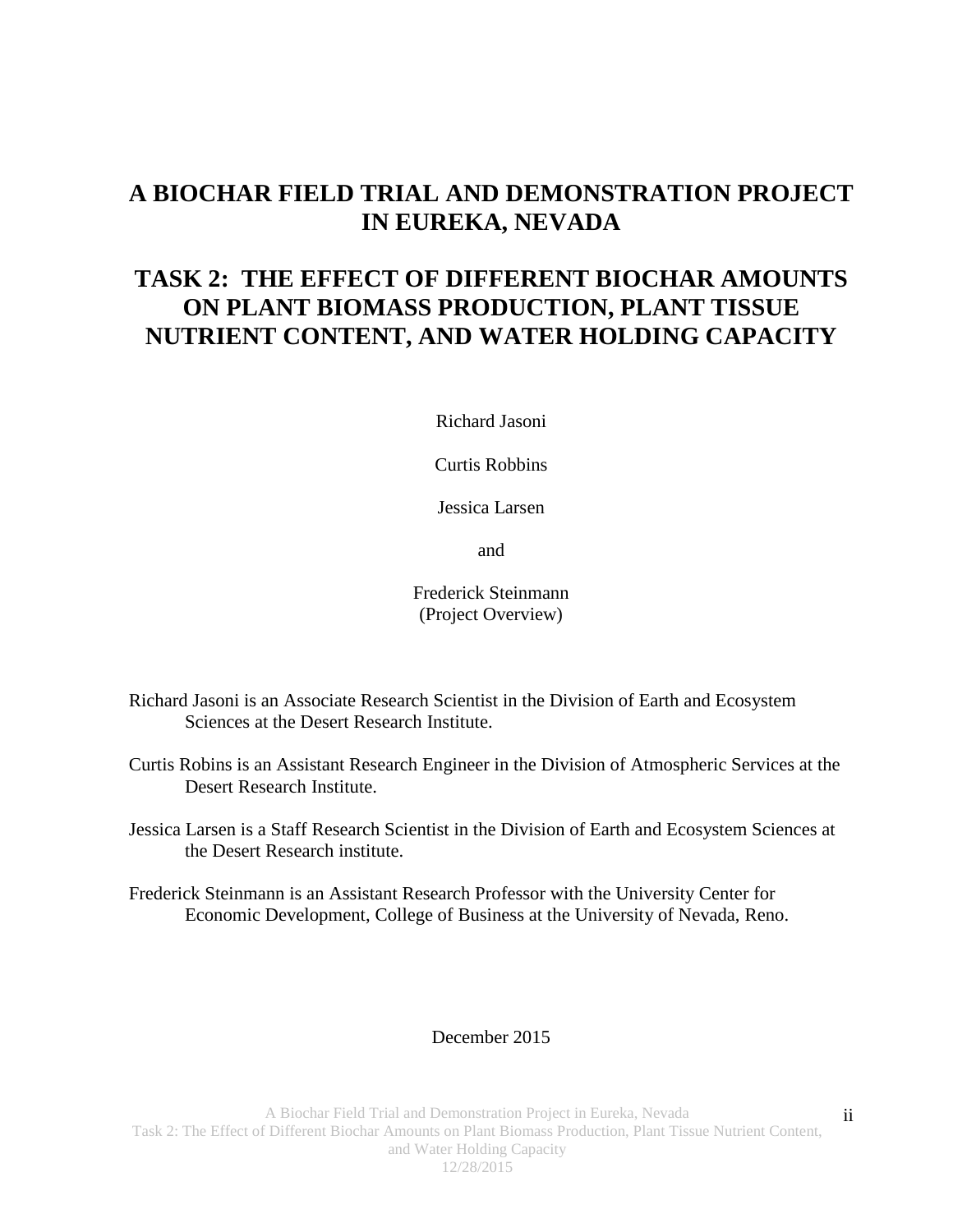This publication, *A Biochar Field Trial and Demonstration Project in Eureka, Nevada Task 2: The Effect of Different Biochar Amounts on Plant Biomass Production Plant Tissue Nutrient Content, and Water Holding Capacity*, was published by the University Center for Economic Development in the College of Business at the University of Nevada, Reno. This publication's statements, findings, conclusions, recommendations, and/or data represent solely the findings and views of the authors and do not necessarily represent the views of Eureka County, the Desert Research Institute, the University of Nevada, Reno, or any reference sources used or quoted by this study. Reference to research projects, programs, books, magazines, or newspaper articles does not imply an endorsement or recommendation by the authors unless otherwise stated. Correspondence regarding this document should be sent to:

> Frederick A. Steinmann, DPPD University Center for Economic Development University of Nevada, Reno The College of Business Mail Stop 204 Reno, Nevada 89557 Phone: 775.784.1655



UCED University of Nevada, Reno University Center for Economic Development The College of Business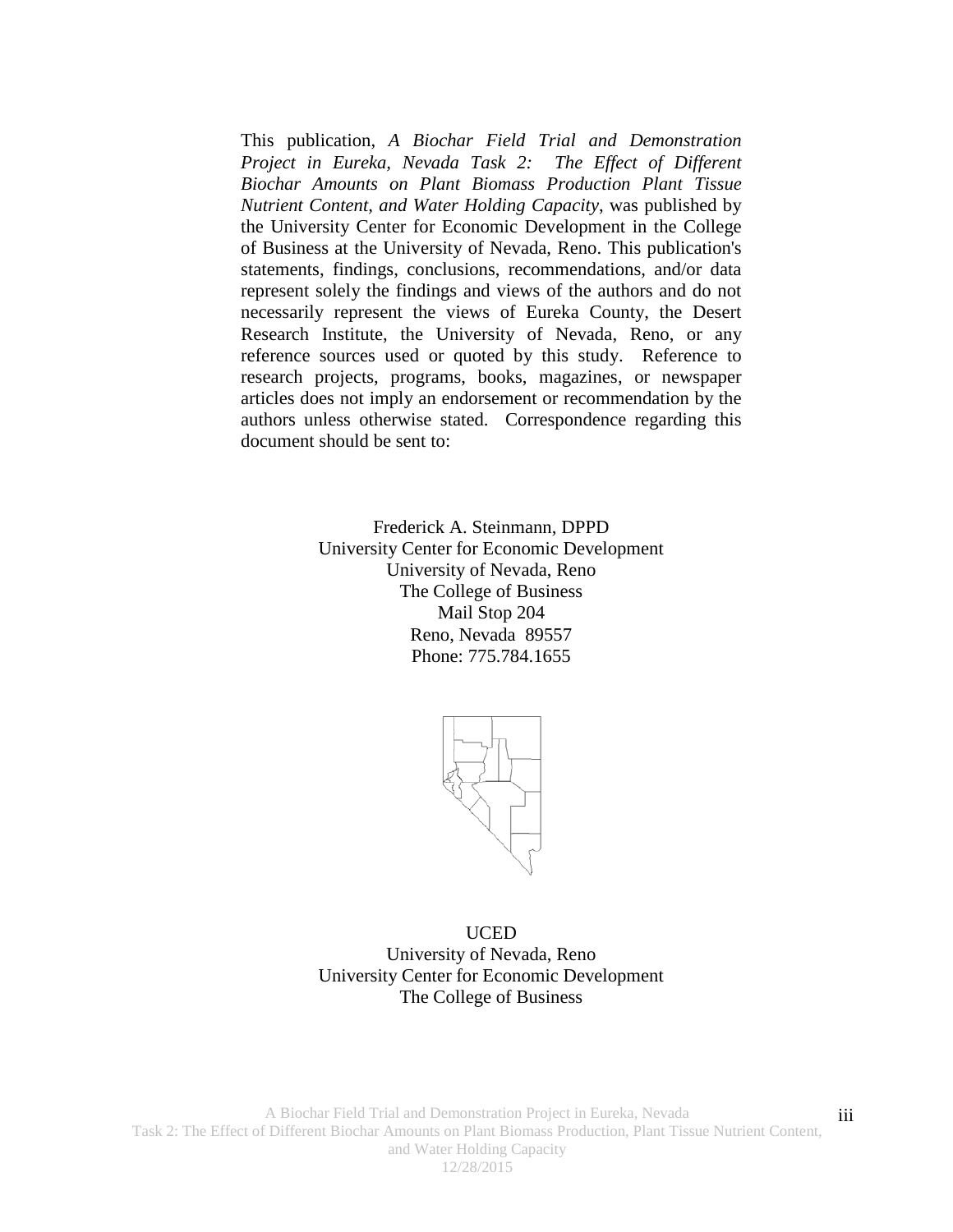# **TABLE OF CONTENTS**

|     |                        | <b>Table of Contents</b>                                                                                                                                                                                                                                                          | iv                                        |
|-----|------------------------|-----------------------------------------------------------------------------------------------------------------------------------------------------------------------------------------------------------------------------------------------------------------------------------|-------------------------------------------|
|     | <b>List of Tables</b>  |                                                                                                                                                                                                                                                                                   | V                                         |
|     | <b>List of Figures</b> |                                                                                                                                                                                                                                                                                   | vi                                        |
|     |                        | 1.0 Project Overview                                                                                                                                                                                                                                                              | $\mathbf{1}$                              |
|     | 2.0 Introduction       |                                                                                                                                                                                                                                                                                   | $\overline{2}$                            |
|     | 3.0 Methods            |                                                                                                                                                                                                                                                                                   | $\mathbf{3}$                              |
|     | 3.1                    | Soil Types, Biochar Amounts, and Plant Culture<br>3.2 Plant Biomass Harvest and Nutrient Analysis<br>3.3 Volumetric Soil Water Content Measurements<br>3.4 Soil Water Holding Capacity<br>3.5 Data Analysis                                                                       | 3<br>5<br>6<br>$\boldsymbol{7}$<br>7      |
| 4.0 | <b>Results</b>         |                                                                                                                                                                                                                                                                                   | 8                                         |
|     |                        | 4.1 Plant Biomass<br>4.1.a Alfalfa Seed Mix<br>4.1.b Corner Seed Mix<br>4.1.c Reclamation Seed Mix<br>4.2 Plant Nutrients<br>4.3 Volumetric Soil Water Content (Measured in Field Pots Containing<br>Alfalfa)<br>4.4 Mine Soil Water Holding Capacity<br>4.5 Water Use Efficiency | 8<br>8<br>9<br>10<br>11<br>13<br>14<br>15 |
|     |                        | <b>5.0 Results and Discussion</b>                                                                                                                                                                                                                                                 | 19                                        |
|     | 5.1                    | Summary                                                                                                                                                                                                                                                                           | 19                                        |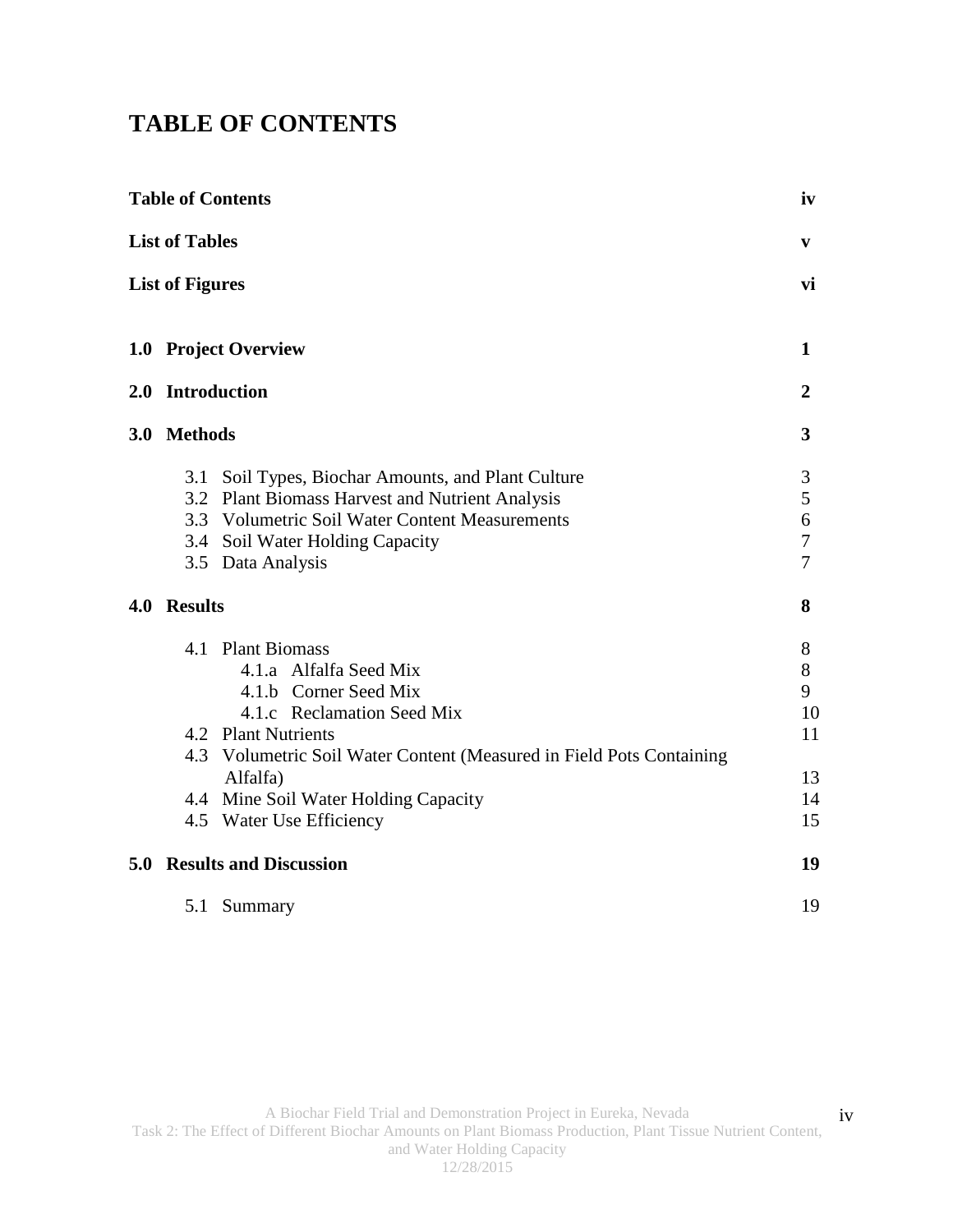# **LIST OF TABLES**

| Table 1: List of Plant Species Contained in the Corner Seed Mix and Reclamation<br>Seed                    |                 |
|------------------------------------------------------------------------------------------------------------|-----------------|
| Table 2: Average Nutrient Content of Dry Alfalfa Biomass from Two Harvests<br>Combined                     | 12              |
| Table 3: Average Nutrient Content of Dry Corner Seed Mix Biomass from Two<br><b>Harvests Combined</b>      | 12 <sub>1</sub> |
| Table 4: Average Nutrient Content of Dry Reclamation Seed Mix Biomass from<br><b>Two Harvests Combined</b> | 13              |

v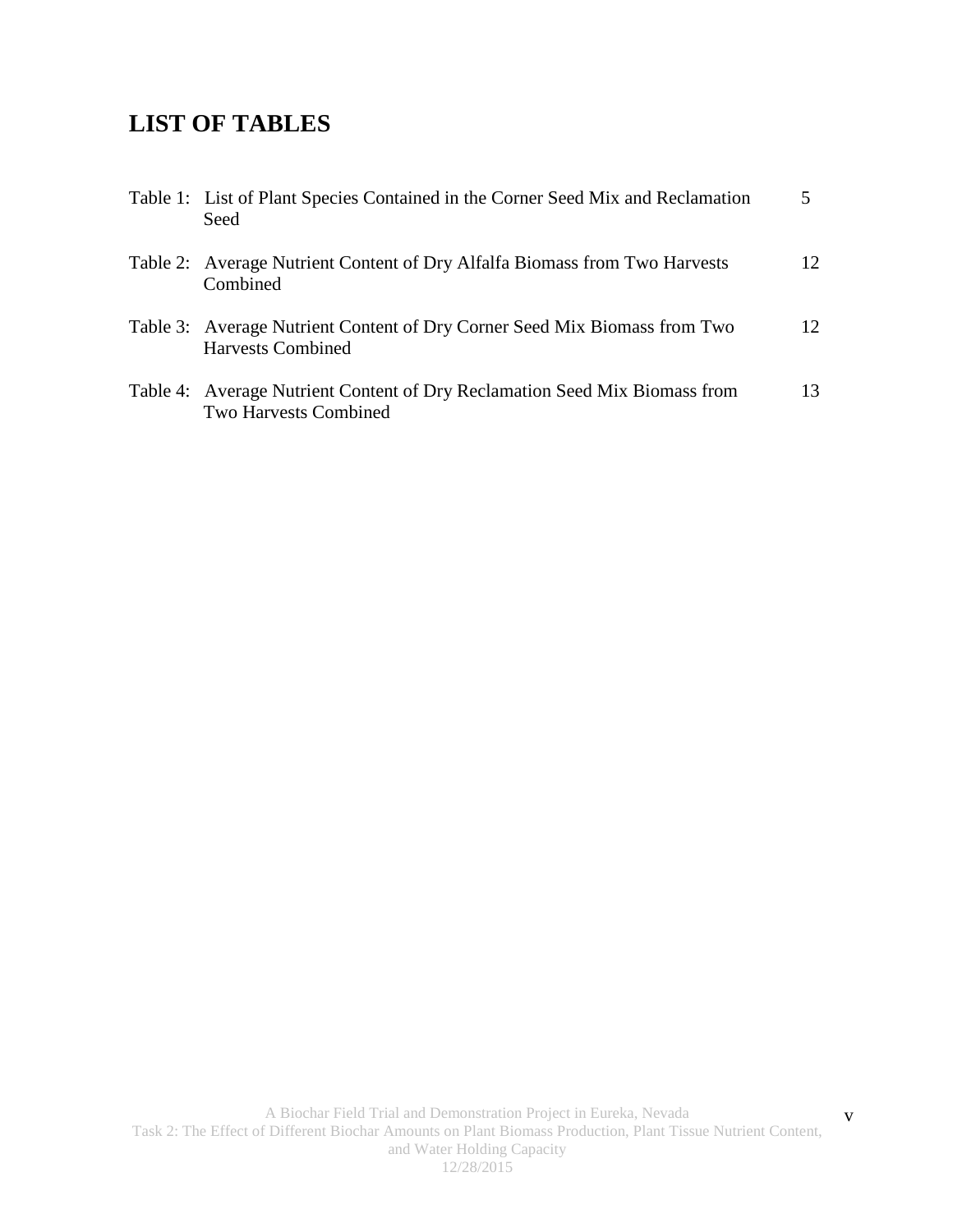# **LIST OF FIGURES**

|           | Figure 1: Photograph of the Biochar Particles Mixed with Field and Mine Soil                                                                                    | 3              |
|-----------|-----------------------------------------------------------------------------------------------------------------------------------------------------------------|----------------|
|           | Figure 2: Photograph of Randomized Pots Located within an EcoCELL before<br>Planting                                                                            | $\overline{4}$ |
|           | Figure 3: Alfalfa Seedlings in Field Soil (a), Corner Mix Seedlings in Field Soil (b),<br>Reclamation Seed Mix Seedlings in Mine Soil (c)                       | $\overline{4}$ |
| Figure 4: | Photographs of Corner Mix Plants being Harvested (a), Paper Bags<br>Containing Plant Material inside a Drying Oven (b), Dry Plant Material<br>being Weighed (c) | 6              |
|           | Figure 5: Photograph of TDR Probe (a) and a TDR Probe Inserted into a Pot<br>Containing Field Soil and Alfalfa                                                  | 6              |
|           | Figure 6: Photograph of a Pot being weighed to Determine Soil Water Holding<br>Capacity                                                                         | $\tau$         |
|           | Figure 7: Alfalfa Dry Biomass Weight for the 0 gram, 5 gram, 10 gram, and 20 gram<br><b>Biochar Treatments</b>                                                  | 9              |
|           | Figure 8: Corner Seed Mix Dry Biomass Weight for the 0 gram, 5 gram, 10 gram,<br>and 20 gram Biochar Treatments                                                 | 10             |
|           | Figure 9: Reclamation Seed Mix Dry Biomass Weight for the 0 gram, 5 gram, 10 gram, 11<br>and 20 gram Biochar Treatments                                         |                |
|           | Figure 10: Volumetric Soil Water Holding Capacity of the Field Soil Used                                                                                        | 14             |
|           | Figure 11: Water Holding Capacity of Mine Soil Containing Four Different Levels of<br>Biochar                                                                   | 15             |
|           | Figure 12: Water Use Efficiency of Alfalfa Plants Grown at Four Different Levels                                                                                | 16             |
|           | Figure 13: Water Use Efficiency of the Corner Seed Mix Plants at Four Different<br><b>Biochar Levels</b>                                                        | 17             |
|           | Figure 14: Water Use Efficiency of the Reclamation Seed Mix Plants at Four Different<br><b>Biochar Levels</b>                                                   | 18             |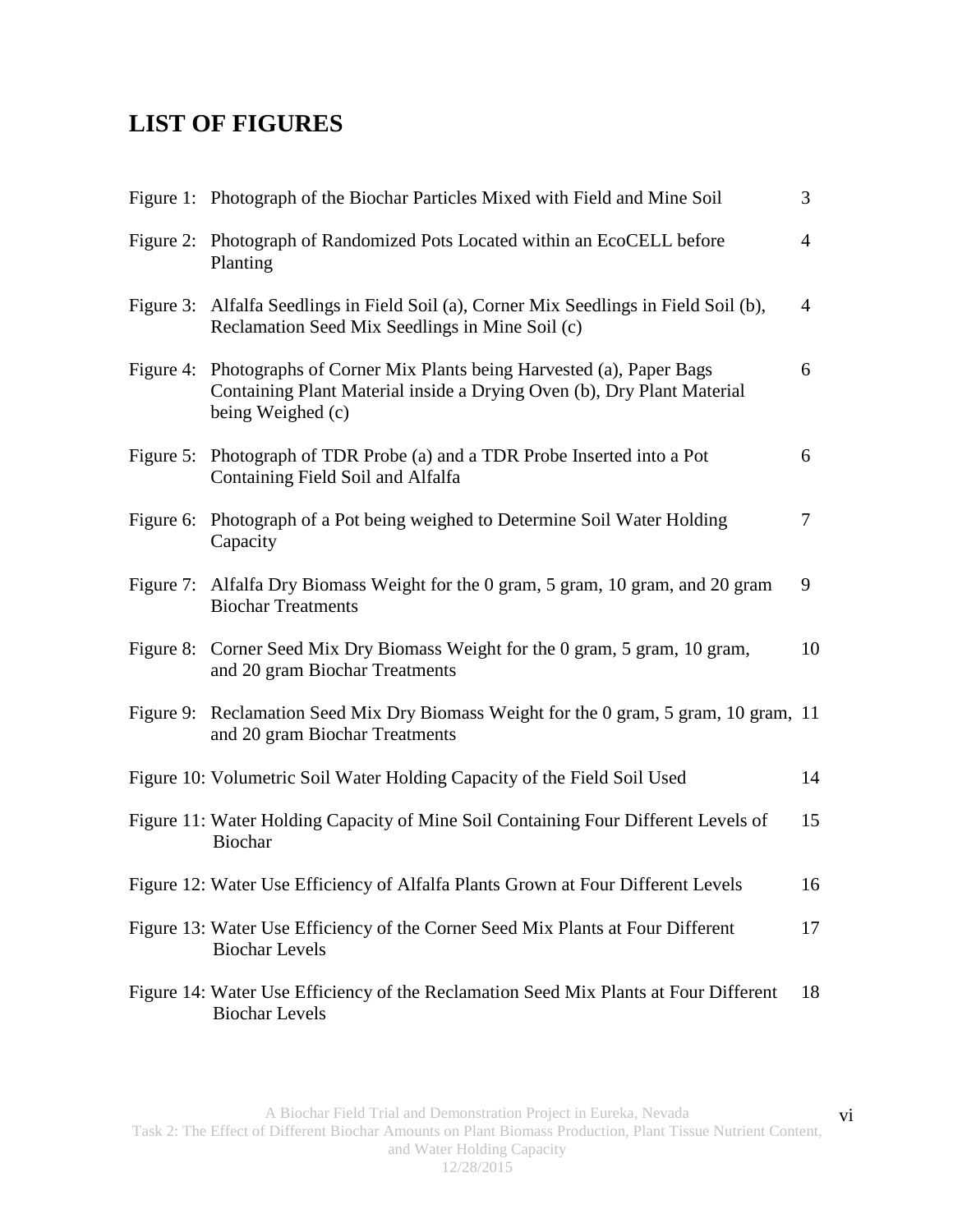# **1.0 Project Overview**

In 2013, University of Nevada Cooperative Extension Eureka County began a large scale biochar field trial and demonstration project in Eureka County, Nevada. This project was initially started in partnership with Eureka County's Department of Natural Resources, the U.S. Department of Agriculture's Forest Service, and the Nevada Pinyon-Juniper Partnership. The purpose of the biochar field trial and demonstration project was to determine whether or not pinyon and juniper biomass, harvested in encroached-upon areas within Eureka County, could be used to produce biochar using Amaron Energy's patented pyrolysis process.

The produced biochar has been further tested at the former Ruby Hill mine site in Eureka County in order to determine whether or not biochar could be used as a soil amendment in an attempt to revitalize and rehabilitate sterile soils. Further field testing has been completed on the use of biochar as a soil amendment in agricultural processes in order to improve the overall retention of soil moisture. Additional byproducts of the Amaron Energy pyrolysis process include the production of a bio-oil and a bio gas. Both byproducts could potentially be used as a fossil fuel alternative.

Overall, the biochar field trial and demonstration project in Eureka County begun in 2013 is designed to test whether or not biochar, produced using invasive pinyon and juniper feedstock, could potentially be used as a soil amendment in agricultural purposes in order to reduce overall water consumption and create a sustainable agricultural landscape and used as a soil amendment in order to improve microbial activity and plant growth in sterile soils. University Center for Economic Development faculty will continue to work with experts, community leaders, and key stakeholders in an attempt to build a biochar-biomass industry in Eureka County and centraleastern Nevada.

As part of the biochar field trial and demonstration project, faculty from the Desert Research Institute, part of the Nevada System of Higher Education, were invited to participate and complete a series of soil and plant growth studies. Through controlled experimentation, the results of this task, reported in the following University Center for Economic Development technical report, will further assist future research and implementation of a comprehensive biochar strategy in Eureka County by determining whether or not the application of biochar to soil is effective in helping to conserve soil moisture and improve soil nutrient content and therefore plant yield.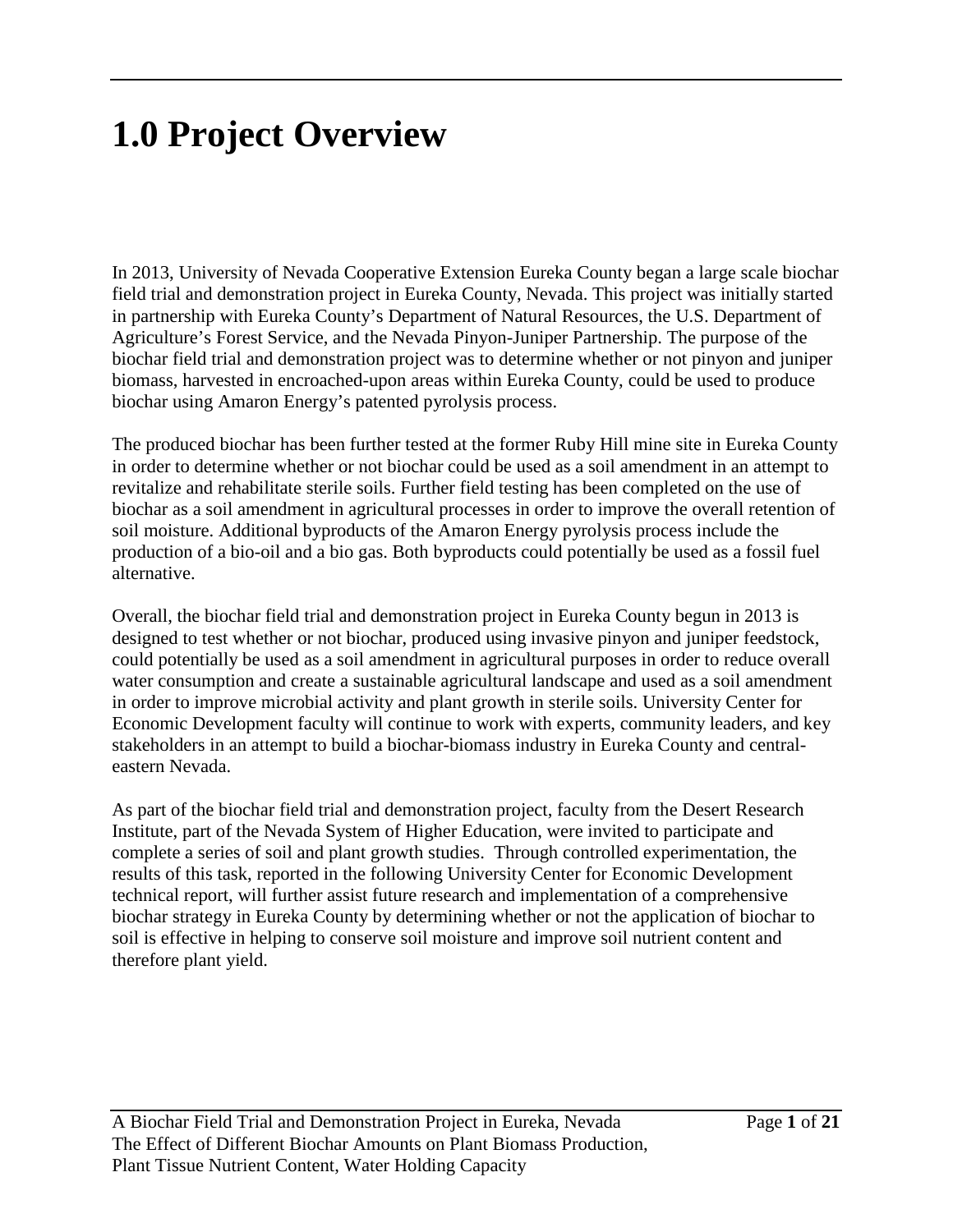# **2.0 Introduction**

Water is a precious natural resource, especially so in the arid regions of the western United States where precipitation is low and demand for water is high (cities and agricultural use). Drought and declining aquafer levels that have been occurring for several years now in many regions of the arid west have decreased water availability for irrigating agricultural crops and has created a need to investigate methods for conserving water used for irrigation. One such method is the application of soil amendments that have the potential to help retain soil moisture and therefore reduce the amount of water that needs to be applied to produce a crop. A soil amendment that has shown some promise in helping to reduce water use is biochar. Biochar is a carbon rich charcoal like material that is produced during pyrolysis – and other oxygen-limited thermal conversion processes – of plant material.

There are many potential uses for biochar, but its use as a soil amendment has recently gained significant attention (Steiner et al. 2008; Lehmann et al. 2011). Biochar has the potential to remediate acidic soils (Van Zwieten et al. 2010), provide essential plant nutrients (Lehmann et al. 2006; Liang et al. 2006; Lehmann 2007; Laird 2008; Sohi et al. 2010; Lehmann et al. 2011), and increase soil water holding capacity (Major et al. 2010). Biochar from different feedstocks and thermal conversion processes may vary greatly in their ability to amend soils (e.g., increasing soil water retention) (Beesly et al. 2011) and therefore, not all biochar materials are created equal and each must be tested in order to determine its exact properties as a soil amendment.

This current study was conducted to determine if biochar produced from a pinyon pine-juniper (PJ) feedstock can be used as a soil amendment to help increase soil nutrients, increase plant biomass production, and retain soil moisture. The specific objectives of this study were to: 1) determine if biochar will enhance biomass production, 2) determine if biochar will increase plant tissue nutrient content, 3) determine if biochar will increase soil water holding capacity, and 4) determine if biochar will increase water use efficiency (WUE).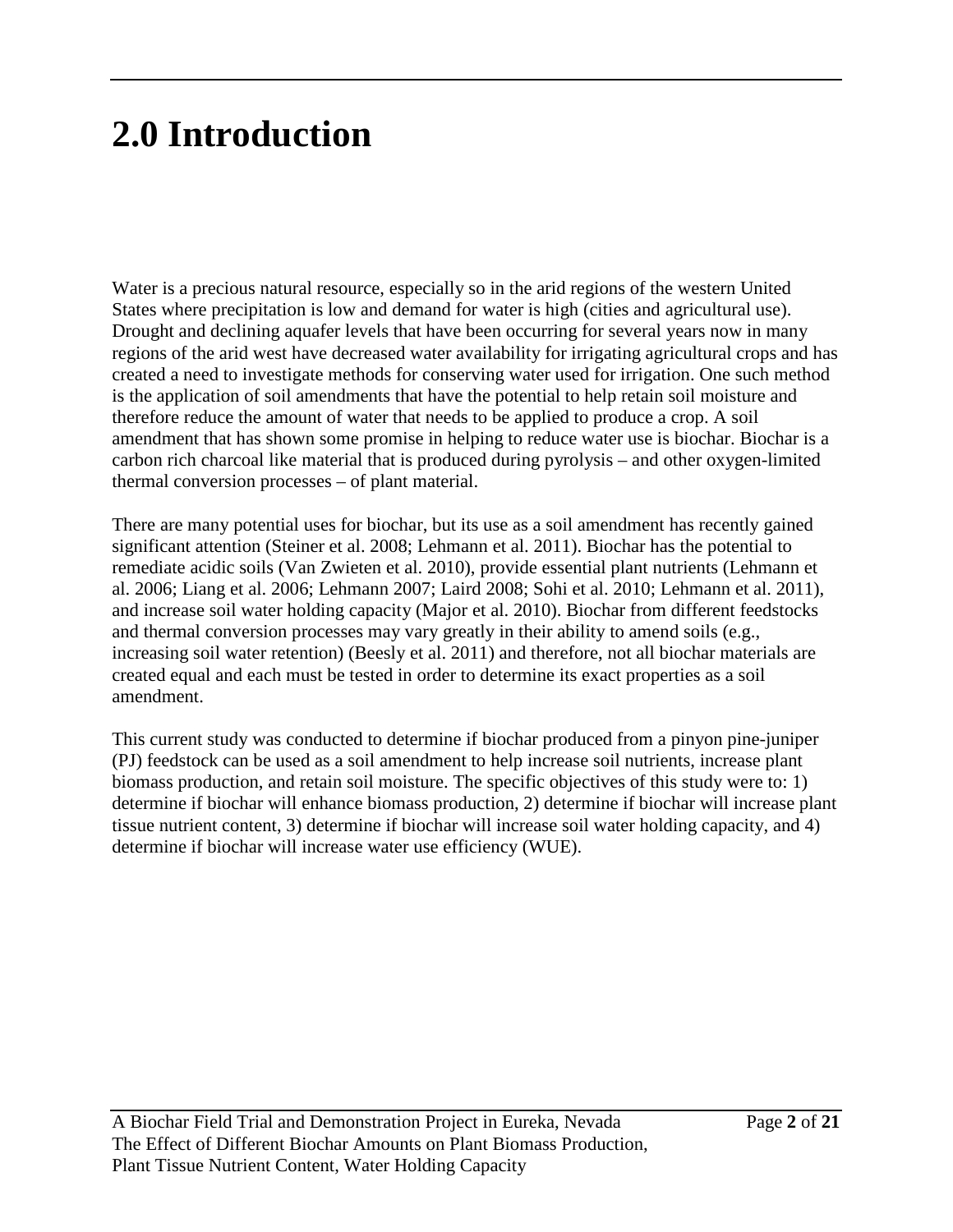# **3.0 Methods**

A summary of the methods used in the various soil and plant growth studies conducted by Desert Research Institute faculty and staff is presented in this section.

## **3.1 Soil Types, Biochar Amounts, and Plant Culture**

Two different soils were used in this study. The first type of soil was from the corners of a center pivot alfalfa field (field soil) in Eureka County, Nevada and the second type of soil was from the Ruby Hill mine site (mine soil) near the town of Eureka, Nevada. Both soils were excavated from the field site and transported to DRI. Three different plant species in this study were used: 1) alfalfa (*Medicago sativa*), 2) corner seed mix, and 3) a reclamation seed mix containing a mixture of native plant species. See Table 1 for the exact composition of plant species in each of the seed mixes.

Biochar (see Figure 1) was mixed (completely incorporated) with soil, both the field soil and mine soil, at four different levels: 1) 0 gram biochar/kg of soil (control), 2) 5 gram biochar/kg of soil, 3) 10 gram biochar/kg of soil, and 4) 20 gram of biochar/kg of soil. Each mixture of biochar and soil was replicated three times.



#### **Figure 1: Photograph of the Biochar Particles Mixed with Field and Mine Soil** (Penny in Photograph Provided for Scale)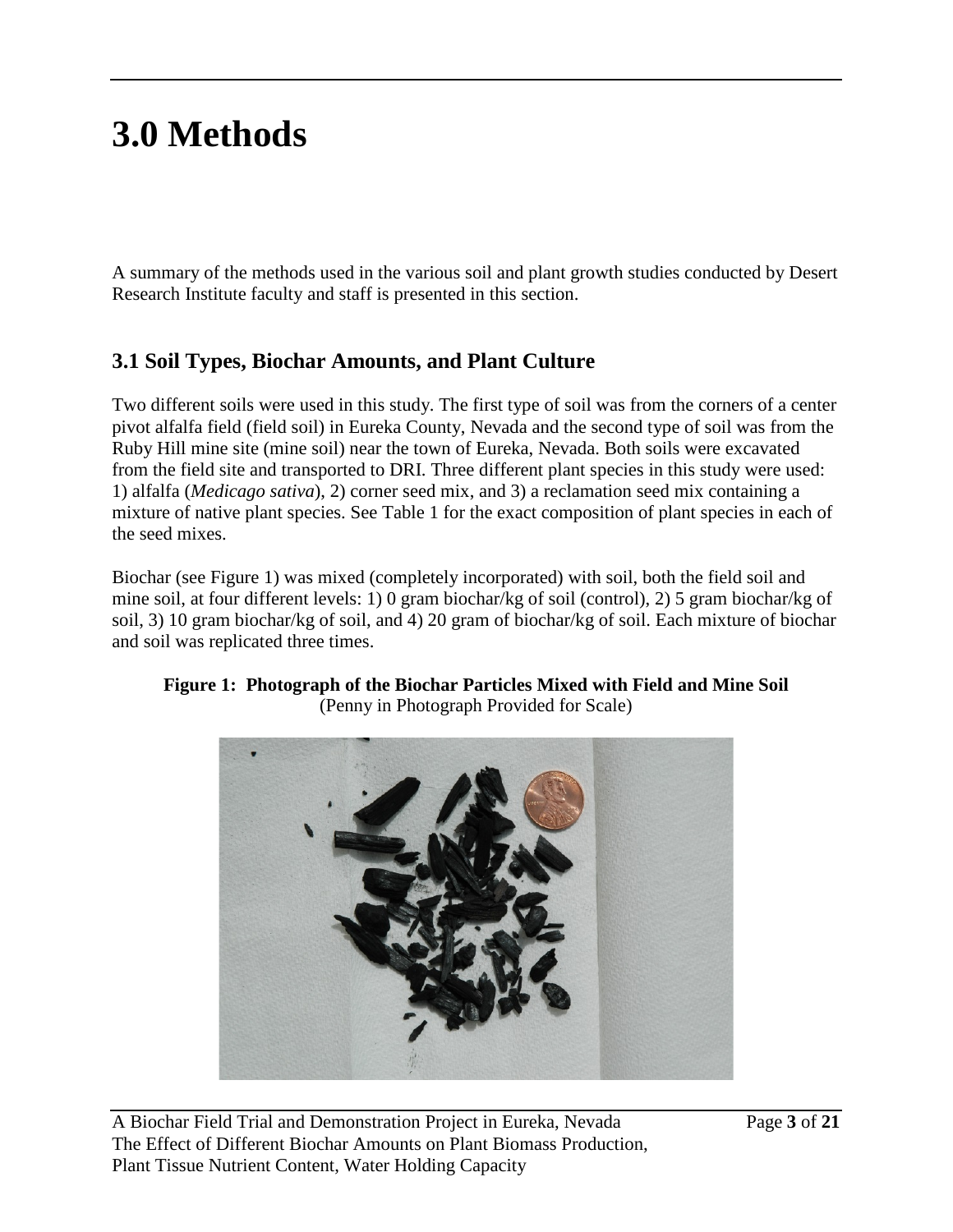The soil/biochar mixture was placed into black nursery pots (12 by 11 inches; height x weight) and the pots randomly placed into an ecologically controlled environmental lysimeter (EcoCELL) at the Desert Research Institute in Reno, Nevada (see Figure 2). Figure 2 shows the irrigation system (black sprinklers in the center of the pot) used to water the plants.



**Figure 2: Photograph of Randomized Pots Located within an EcoCELL before Planting**

Alfalfa and the corner seed mix seeds were planted at a depth of 1.27 centimeters in the field soil/biochar pots (see Figure 3). The seeds from the reclamation seed mix were planted at a depth of 0.64 centimeters in the mine soil/biochar pots.

#### **Figure 3: Alfalfa Seedlings in Field Soil (a), Corner Mix Seedlings in Field Soil (b), Reclamation Seed Mix Seedlings in Mine Soil (c)**



a) Alfalfa Seedlings b) Corner Mix Seedlings c) Reclamation Seed Mix

Plants were irrigated with an automatic irrigation system composed of drip irrigation tubing, emitters, and a timer (see Figure 1). The total amount of irrigation water applied for all treatments (plant species, soil type, and biochar level) by the end of the study was equivalent to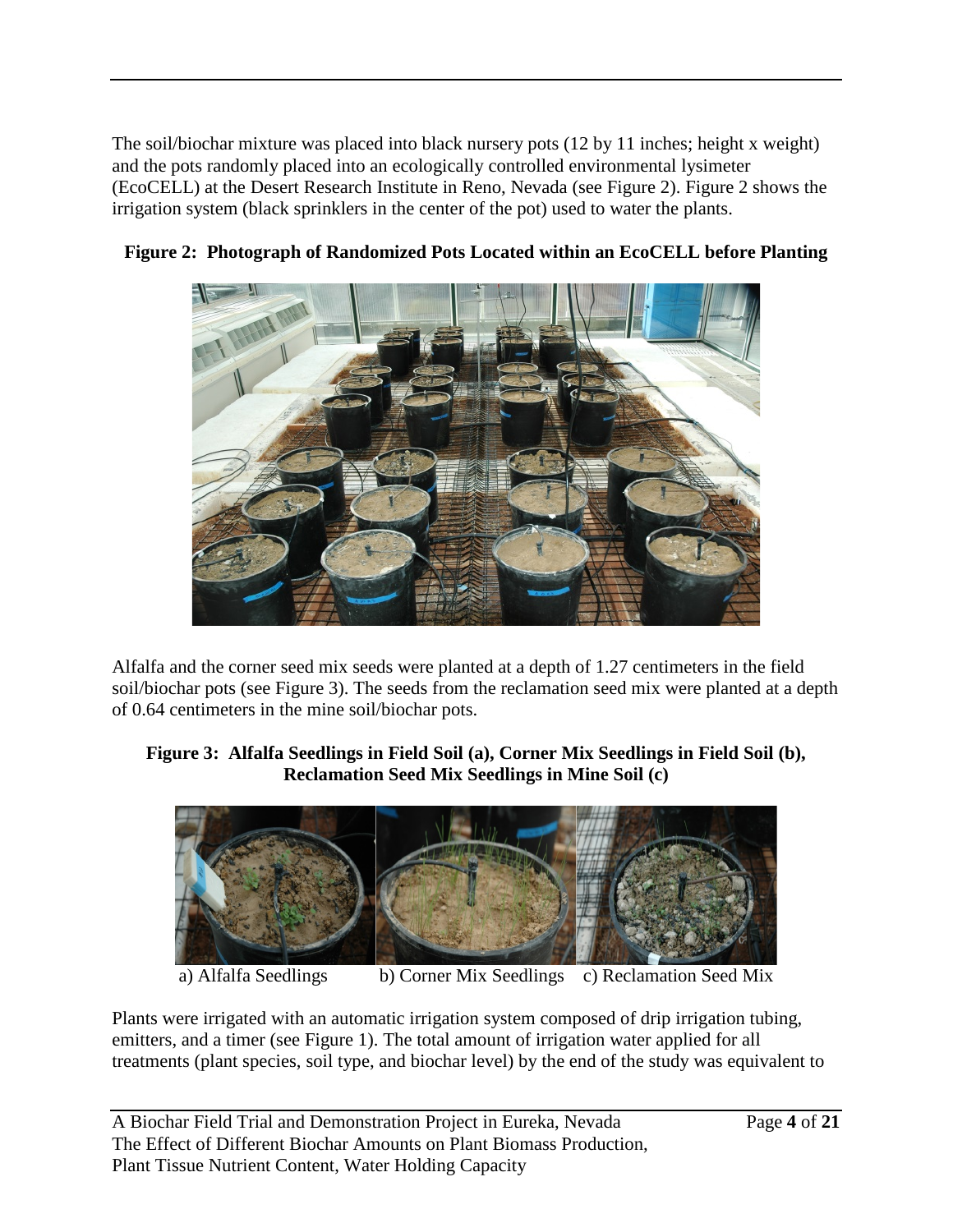3.5 acre feet (approximately the amount of water used to produce one growing seasons worth of alfalfa).

Due to the start of growing plants at the end of January, supplemental lighting was needed and provided in order to expose the plants to a day length similar to what would be experienced during the growing season. Three 1000 watt high pressure sodium vapor lights were hung above the plants and controlled by a CR1000 datalogger (Campbell Scientific, Logan Utah) to provide a 12 hour day length. The datalogger was programmed so that as the days got longer the length of time the supplemental lights were on got shorter, this ensured that the plants were always exposed to a 12 hour day length.

| <b>Corner Seed Mix Plant Species</b> | <b>Reclamation Seed Mix Plant Species</b> |
|--------------------------------------|-------------------------------------------|
| <b>Crested Wheatgrass</b>            | Anatone Bluebunch Wheatgrass              |
| <b>Bottlebrush Squirrel Tail</b>     | Arriba Western Wheatgrass                 |
| <b>Intermediate Wheatgrass</b>       | <b>Delar Small Burnet</b>                 |
| Basin Wildrye                        | <b>Rimrock Indian Ricegrass</b>           |
| <b>Utah Northern Sweetvetch</b>      | Penstemon Rocky Mountain Wildflower       |
| <b>Blue Flax</b>                     | Cicer Milkvetch                           |
| <b>Scarlet Globemallow</b>           | <b>Yellow Blossom Sweet Clover</b>        |
| <b>Palmers Penstemon</b>             | Appar Lewis Blue Flax                     |
|                                      | Critana Thickspike Wheatgrass             |
|                                      | <b>Common Sandberg Bluegrass</b>          |
|                                      | Magnar Great Basin Wildrye                |
|                                      | <b>Canbar Bluegrass</b>                   |

## **Table 1: List of Plant Species Contained in the Corner Seed Mix and Reclamation Seed**

## **3.2 Plant Biomass Harvest and Nutrient Analysis**

Alfalfa was harvested two times during the study period. Aboveground biomass was measured at each harvest. Aboveground biomass was determined by harvesting at 10 centimeters above the soil surface. The harvested biomass was weighed to determine fresh weight and then placed into paper bags. The bags containing the fresh biomass were placed into an oven and dried at 80 °C for seven days or until the biomass was fully dried. Once dry, the biomass was weighed to determine dry weight (see Figure 4).

The corner mix plants and the reclamation seed mix plants were also harvested twice during the study. Aboveground biomass was determined by harvesting at 10 centimeters above the soil surface. The harvested biomass was weighed to determine fresh weight and then placed into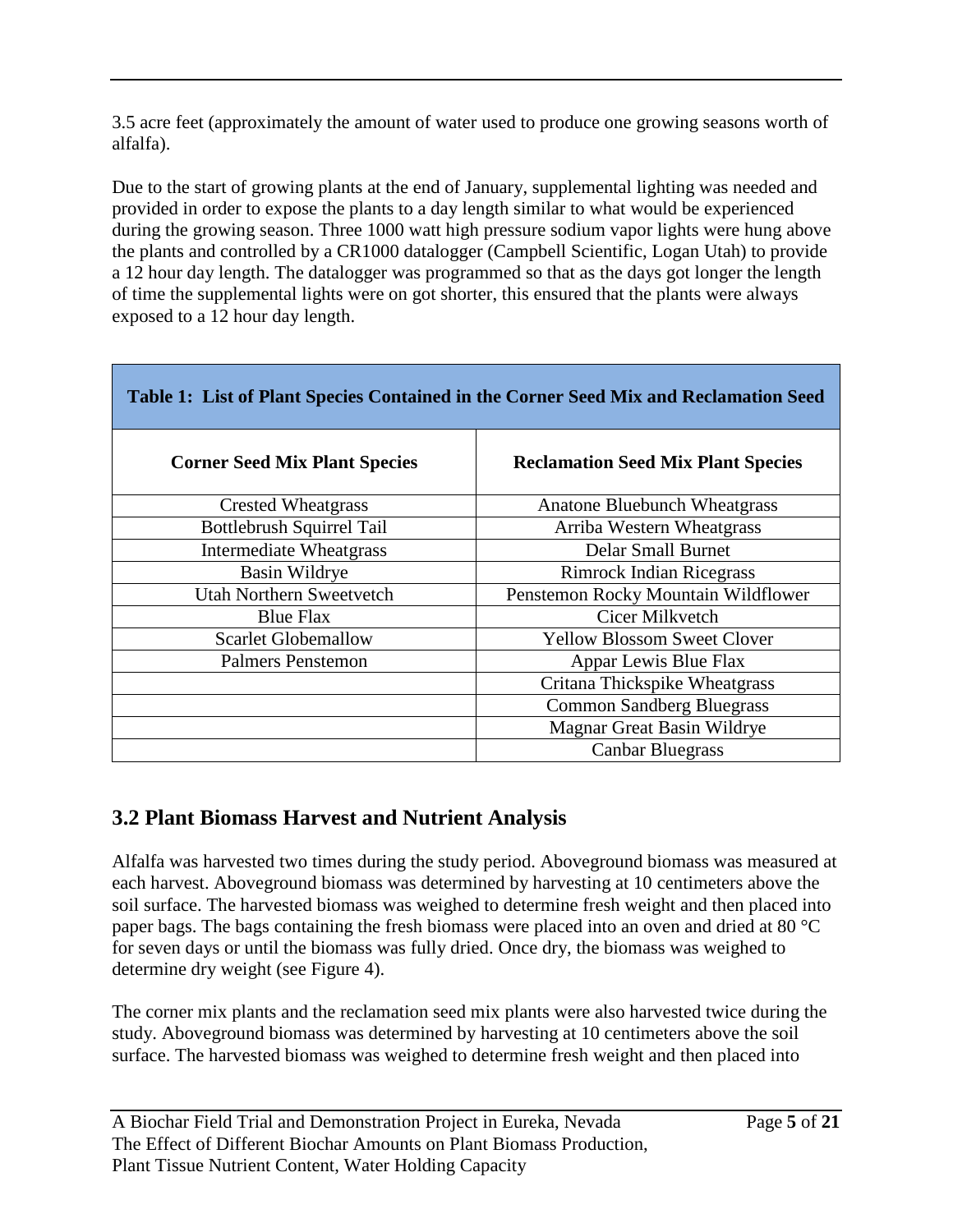paper bags. The bags containing the fresh biomass were placed into an oven and dried at 80 °C for seven days or until the biomass was fully dried. Once dry, the biomass was weighed to determine dry weight.

### **Figure 4: Photographs of Corner Mix Plants being Harvested (a), Paper Bags Containing Plant Material inside a Drying Oven (b), Dry Plant Material being Weighed (c)**



A subsample of the dried plant material from each treatment, replication, and harvest was analyzed for the following plant nutrients: total Nitrogen (N), Phosphorus (P), Calcium (Ca), Potassium (K), Magnesium (Mg), Sodium (Na), Sulfur (S), Iron (Fe), Zn, Cu, Mn, and B.

## **3.3 Volumetric Soil Water Content Measurements**

Time-domain reflectometry (TDR) probes were placed in the pots containing alfalfa plants and field soil to determine volumetric soil water content (see Figure 5). Thirty centimeter TDR probes (CS616; Campbell Scientific, Logan Utah) were used to measure changes in volumetric soil water content during the course of the study. The TDR probes were connected to a CR1000 datalogger (Campbell Scientific, Logan Utah) and data were collected every five minutes.

### **Figure 5: Photograph of a TDR Probe (a) and a TDR Probe Inserted into a Pot Containing Field Soil and Alfalfa (b)**



a) A TDR Probe b) A TDR Probe Being Used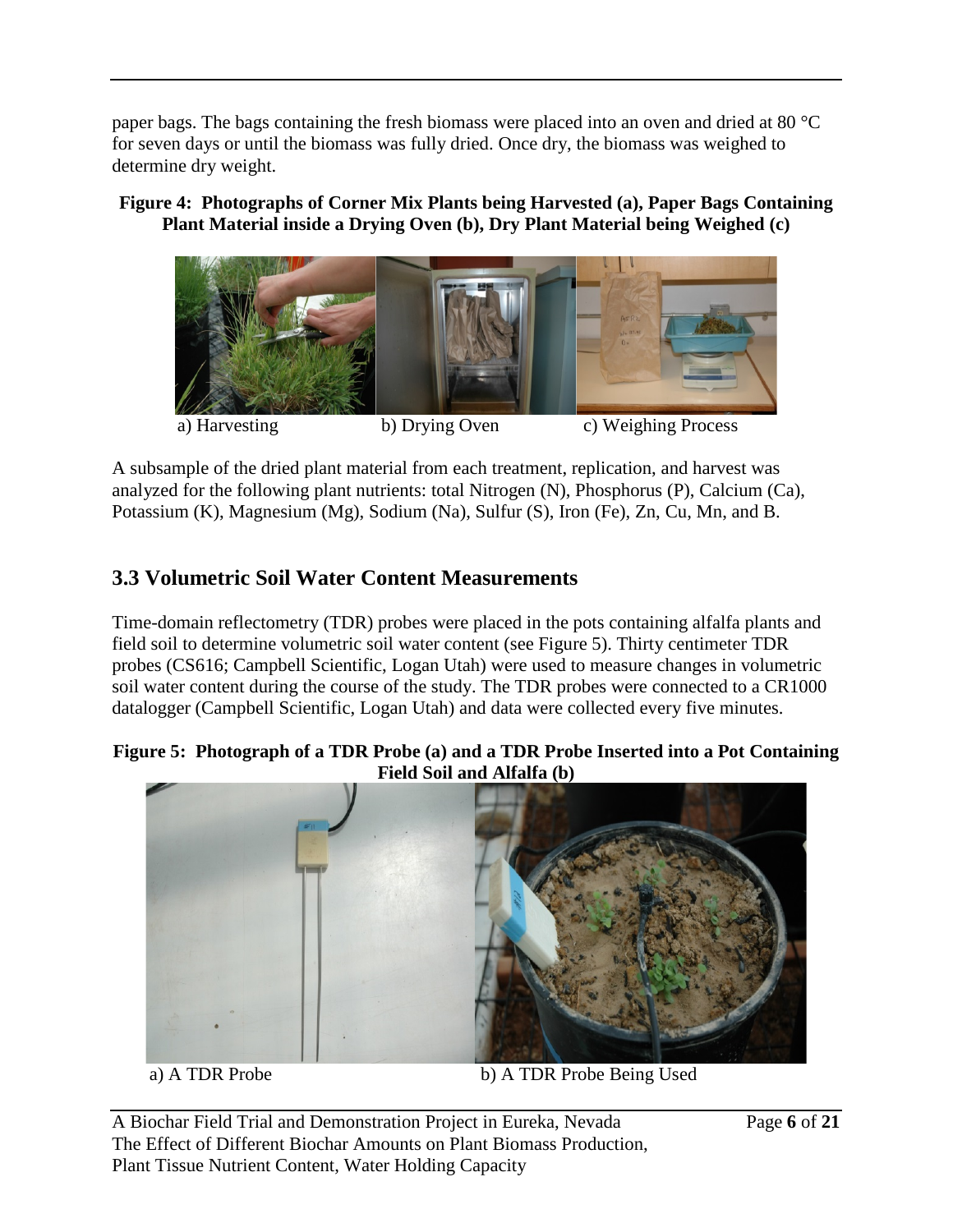## **3.4 Soil Water Holding Capacity**

Because the pots containing alfalfa and field soil could only be instrumented with TDR probes, it was decided to perform a secondary method to determine if the addition of biochar can increase the retention of water in the mine soil. Soil water holding capacity was measured by adding the same mine soil and biochar mixtures, as described in section **3.1 Soil Types, Biochar Amounts, and Plant Culture**, by first weighing the pots when the soil was dry (starting dry weight), and then adding the same amount of water to each pot and then reweighing the pot. The pots were then weighed once a day until the pot weight returned to the starting dry weight (see Figure 6).

## **Figure 6: Photograph of a Pot being weighed to Determine Soil Water Holding Capacity**



Water use efficiency (WUE) was calculated by dividing the dry weight (g) of biomass harvested by the amount of water applied (kg) to produce the harvested biomass.

## **3.5 Data Analysis**

Analysis of variance (ANOVA) and mean separation techniques were used to determine treatment differences and is presented in the following section.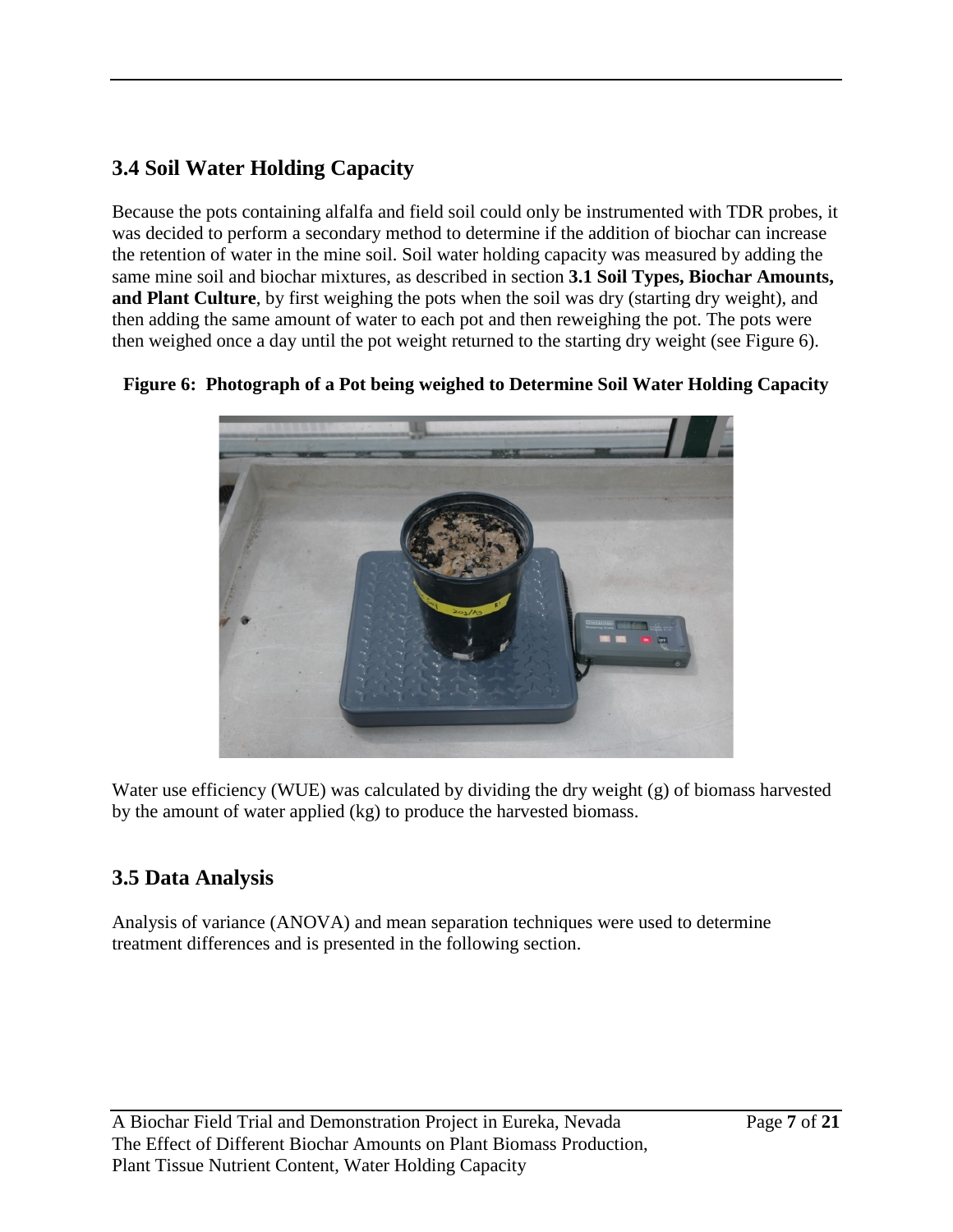# **4.0 Results**

Analysis of variance (ANOVA) and mean separation techniques for the soil and plant growth studies are presented in this section. Plant biomass results are presented for the alfalfa seed mix, the corner seed mix, and the reclamation seed mix for the 0 gram, 5 gram, 10 gram, and 20 gram biochar treatment levels. Plant nutrient results are also presented for the alfalfa seed mix, the corner seed mix, and the reclamation seed mix for the 0 gram, 5 gram, 10 gram, and 20 gram biochar treatment levels. Volumetric soil water content, mine soil water holding capacity, and the water use efficiency results are also presented in this section.

## **4.1 Plant Biomass**

## 4.1.a Alfalfa Seed Mix

There were no significant differences in alfalfa biomass dry weight for any of the biochar treatments (reported biomass dry weights are the sum of two harvests) (see Figure 7). Although no significant biomass dry weights were found, there was a slight trend for greater biomass dry weights in the 5, 10 and 20 g of biochar treatments compared to the 0 g of biochar treatment.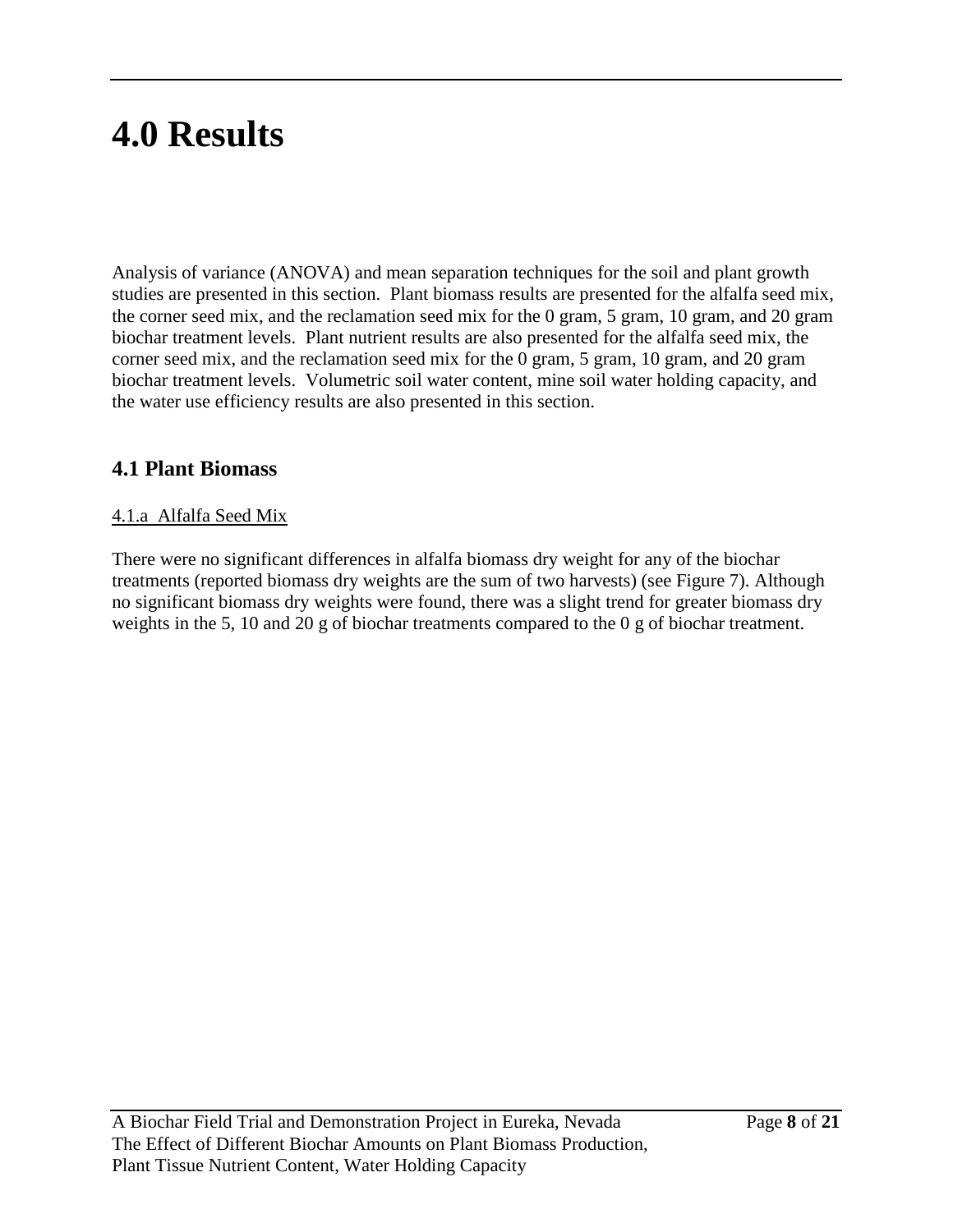#### **Figure 7: Alfalfa Dry Biomass Weight for the 0 gram, 5 gram, 10 gram, and 20 gram Biochar Treatments**



### Biochar treatment

Grey bars represent the average dry biomass weight from two individual harvests. Error bars represent the standard error of the mean. Letters on the top of the bars indicate statistical differences between treatments, with like letters indicting no significant difference between treatments and unlike letters indicating statistically significant differences between treatments.

#### 4.1.b Corner Seed Mix

There were no significant differences in corner seed mix biomass dry weight for any of the biochar treatments (see Figure 8). Similar to the alfalfa dry biomass there was a slight trend for greater biomass dry weight in the 5 gram, 10 gram, and 20 gram of biochar treatments compared to the 0 g of biochar treatment. In fact the trend was such that the biomass progressively increased, although not statistically significant, as the biochar amount increased.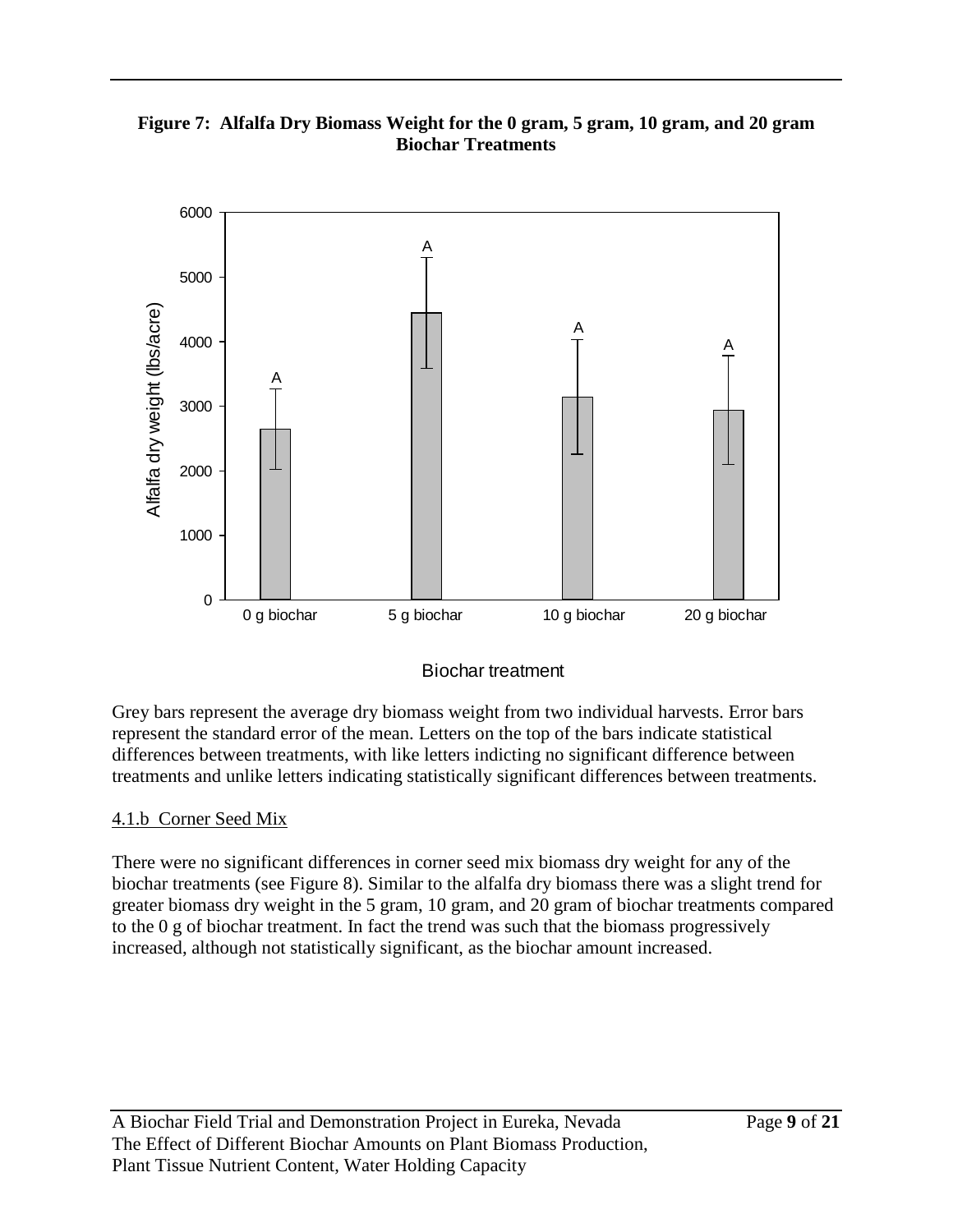#### **Figure 8: Corner Seed Mix Dry Biomass Weight for the 0 gram, 5 gram, 10 gram, and 20 gram Biochar Treatments**



### Biochar treatment

Error bars represent the standard error of the mean. Letters on the top of the bars indicate statistical differences between treatments, with like letters indicting no significant difference between treatments and unlike letters indicating statistically significant differences between treatments.

#### 4.1.c Reclamation Seed Mix

There was a significantly greater amount of biomass dry weight from the reclamation plant species grown in the 5 and 10 g of biochar treatments compared to the 0 g of biochar treatment (see Figure 9). There was no significant difference between the 5, 10 or 20 g of biochar treatments as well as between the 0 and 20 g of biochar treatments.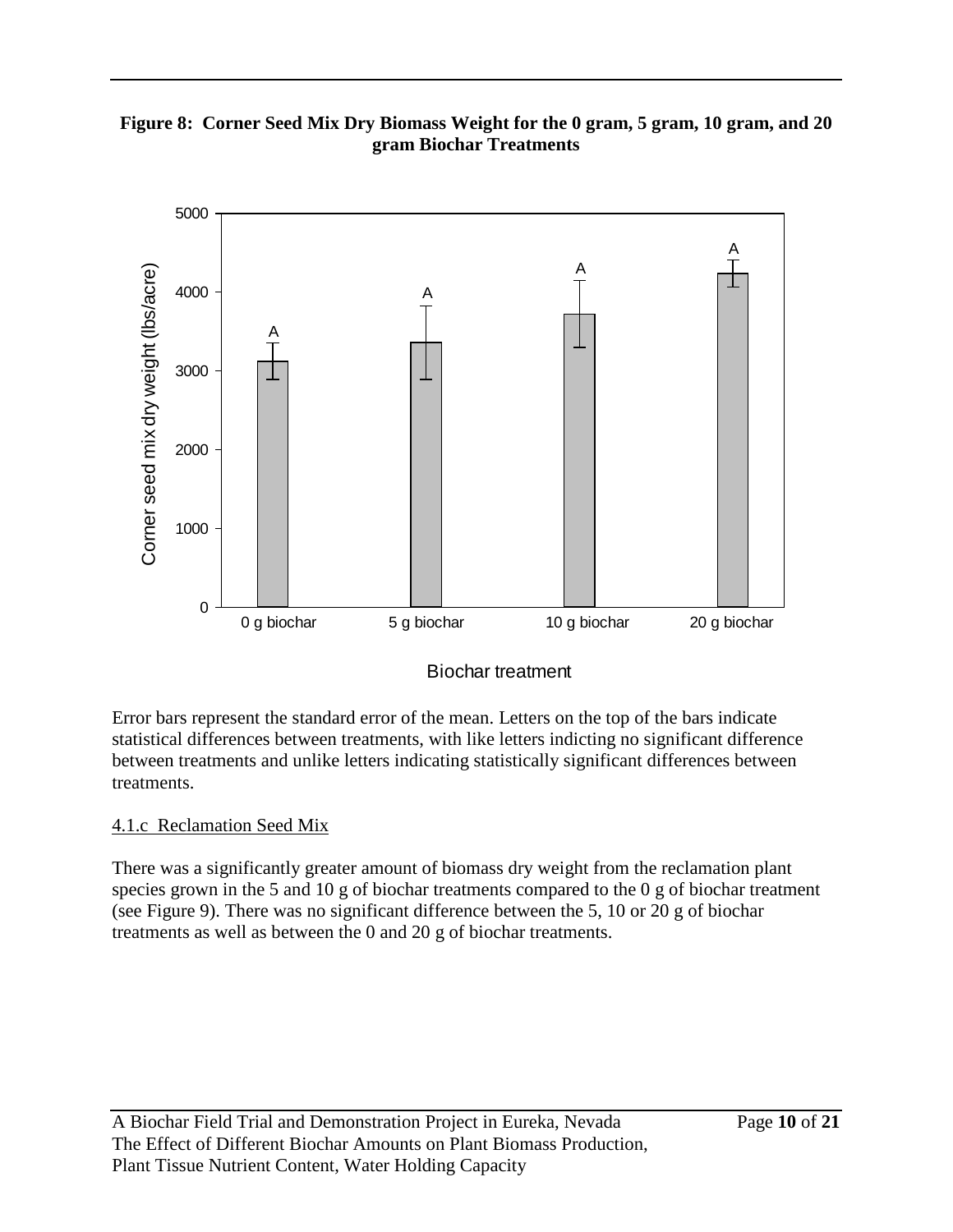#### **Figure 9: Reclamation Seed Mix Dry Biomass Weight for the 0 gram, 5 gram, 10 gram, and 20 gram Biochar Treatments**



Biochar treatment

Grey bars represent the average dry biomass weight from two individual harvests. Error bars represent the standard error of the mean. Letters on the top of the bars indicate statistical differences between treatments, with like letters indicting no significant difference between treatments and unlike letters indicating statistically significant differences between treatments.

## **4.2 Plant Nutrients**

Biochar did not significantly change any of the plant nutrient contents for the alfalfa and corner seed mix plant species that were used in this study (see Table 2 and Table 3). However, there were a few instances where some plant nutrient contents (Manganese and Iron) were different between biochar treatments for the reclamation seed mix plant species (see Table 4).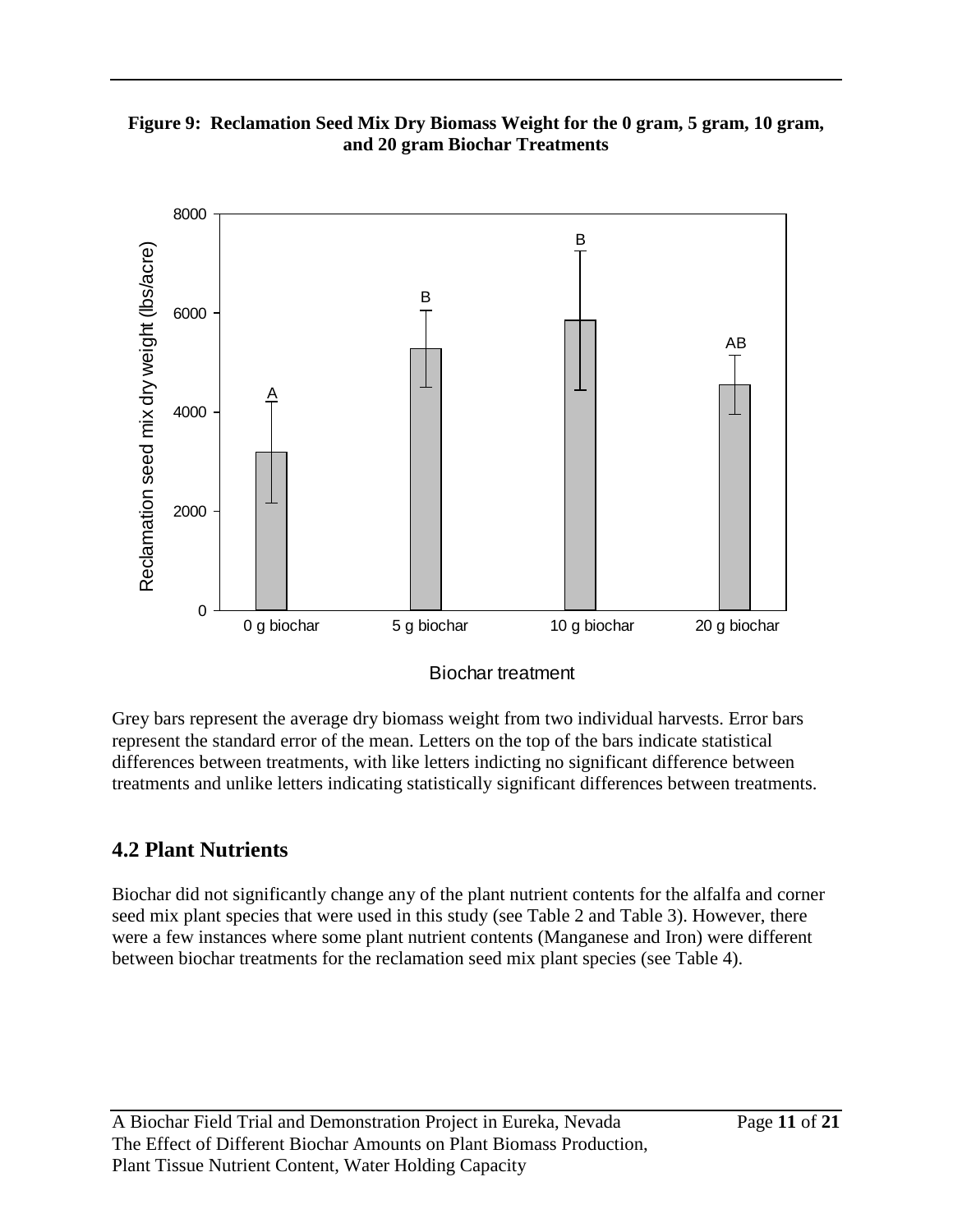| Table 2: Average Nutrient Content of Dry Alfalfa Biomass from Two Harvests<br><b>Combined</b> |                                             |        |       |        |       |        |       |        |  |
|-----------------------------------------------------------------------------------------------|---------------------------------------------|--------|-------|--------|-------|--------|-------|--------|--|
|                                                                                               | "Sterr." is the Standard Error of the Mean) |        |       |        |       |        |       |        |  |
| <b>Nutrient</b>                                                                               | 0g                                          | Sterr. | 5g    | Sterr. | 10g   | Sterr. | 20g   | Sterr. |  |
| $P$ (%)                                                                                       | 0.020                                       | 0.004  | 0.011 | 0.000  | 0.017 | 0.001  | 0.025 | 0.010  |  |
| Ca (%)                                                                                        | 0.150                                       | 0.052  | 0.119 | 0.015  | 0.174 | 0.004  | 0.249 | 0.071  |  |
| $K(\%)$                                                                                       | 0.227                                       | 0.025  | 0.119 | 0.015  | 0.174 | 0.004  | 0.249 | 0.071  |  |
| $Mg(\%)$                                                                                      | 0.015                                       | 0.003  | 0.009 | 0.000  | 0.012 | 0.000  | 0.016 | 0.005  |  |
| Na $(%)$                                                                                      | 0.003                                       | 0.001  | 0.002 | 0.000  | 0.004 | 0.001  | 0.004 | 0.002  |  |
| S(%)                                                                                          | 0.018                                       | 0.002  | 0.010 | 0.000  | 0.013 | 0.001  | 0.018 | 0.006  |  |
| Fe (ppm)                                                                                      | 3.454                                       | 0.722  | 1.405 | 0.064  | 2.524 | 0.424  | 3.337 | 1.084  |  |
| $Zn$ (ppm)                                                                                    | 1.228                                       | 0.179  | 0.649 | 0.117  | 0.839 | 0.123  | 1.251 | 0.296  |  |
| $Cu$ (ppm)                                                                                    | 0.539                                       | 0.001  | 0.281 | 0.029  | 0.357 | 0.001  | 0.600 | 0.195  |  |
| $Mn$ (ppm)                                                                                    | 2.209                                       | 0.053  | 1.254 | 0.214  | 1.728 | 0.160  | 2.168 | 0.495  |  |
| $B$ (ppm)                                                                                     | 3.564                                       | 0.967  | 1.670 | 0.331  | 2.735 | 0.593  | 3.565 | 1.750  |  |
| Total $N$ $(\%)$                                                                              | 0.217                                       | 0.049  | 0.102 | 0.004  | 0.166 | 0.009  | 0.240 | 0.083  |  |

| Table 3: Average Nutrient Content of Dry Corner Seed Mix Biomass from Two<br><b>Harvests Combined</b> |       |        |       |                                             |       |        |       |        |
|-------------------------------------------------------------------------------------------------------|-------|--------|-------|---------------------------------------------|-------|--------|-------|--------|
|                                                                                                       |       |        |       | "Sterr." is the Standard Error of the Mean) |       |        |       |        |
| <b>Nutrient</b>                                                                                       | 0g    | Sterr. | 5g    | Sterr.                                      | 10g   | Sterr. | 20g   | Sterr. |
| $P$ (%)                                                                                               | 0.015 | 0.000  | 0.016 | 0.007                                       | 0.012 | 0.003  | 0.011 | 0.004  |
| Ca (%)                                                                                                | 0.023 | 0.006  | 0.022 | 0.011                                       | 0.019 | 0.007  | 0.016 | 0.007  |
| $K(\%)$                                                                                               | 0.139 | 0.020  | 0.135 | 0.017                                       | 0.135 | 0.008  | 0.106 | 0.002  |
| $Mg(\%)$                                                                                              | 0.009 | 0.002  | 0.011 | 0.006                                       | 0.009 | 0.003  | 0.007 | 0.003  |
| Na $(%)$                                                                                              | 0.002 | 0.001  | 0.006 | 0.004                                       | 0.003 | 0.001  | 0.002 | 0.001  |
| S(%)                                                                                                  | 0.012 | 0.001  | 0.012 | 0.005                                       | 0.010 | 0.002  | 0.009 | 0.002  |
| Fe (ppm)                                                                                              | 2.317 | 0.275  | 2.151 | 0.820                                       | 2.004 | 0.021  | 1.597 | 0.213  |
| $Zn$ (ppm)                                                                                            | 1.139 | 0.125  | 1.148 | 0.263                                       | 1.073 | 0.139  | 0.860 | 0.091  |
| $Cu$ (ppm)                                                                                            | 0.483 | 0.040  | 0.465 | 0.079                                       | 0.429 | 0.059  | 0.324 | 0.079  |
| $Mn$ (ppm)                                                                                            | 3.150 | 0.818  | 2.679 | 0.840                                       | 3.263 | 1.214  | 2.147 | 0.837  |
| $B$ (ppm)                                                                                             | 2.521 | 1.315  | 2.948 | 2.311                                       | 2.083 | 1.366  | 1.902 | 1.363  |
| Total $N(\%)$                                                                                         | 0.105 | 0.003  | 0.105 | 0.033                                       | 0.105 | 0.003  | 0.079 | 0.009  |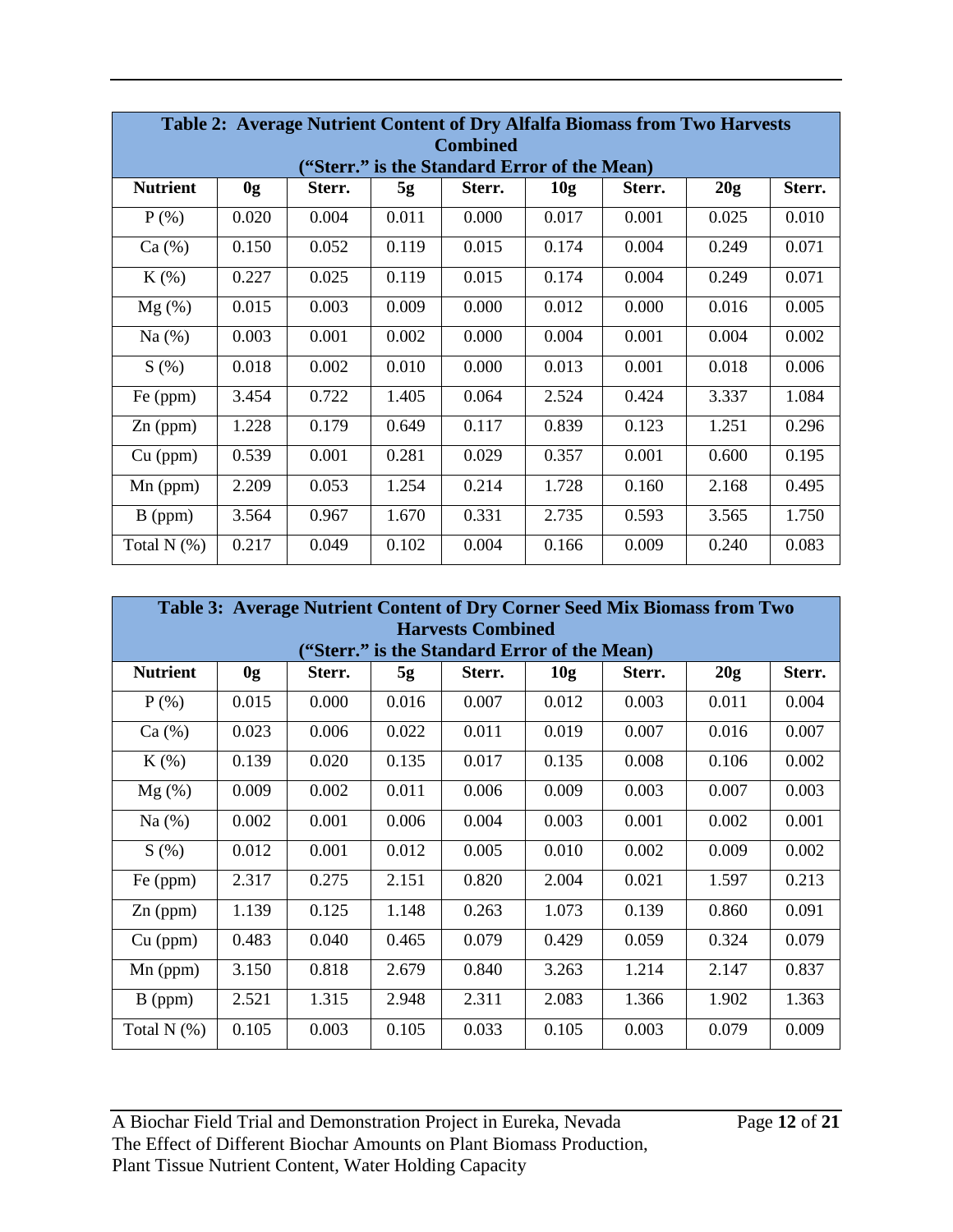| Table 4: Average Nutrient Content of Dry Reclamation Seed Mix Biomass from Two |       |        |       |        |                 |        |       |        |
|--------------------------------------------------------------------------------|-------|--------|-------|--------|-----------------|--------|-------|--------|
| <b>Harvests Combined</b><br>"Sterr." is the Standard Error of the Mean)        |       |        |       |        |                 |        |       |        |
| <b>Nutrient</b>                                                                | 0g    | Sterr. | 5g    | Sterr. | 10 <sub>g</sub> | Sterr. | 20g   | Sterr. |
| $P$ (%)                                                                        | 0.013 | 0.001  | 0.006 | 0.002  | 0.005           | 0.001  | 0.007 | 0.002  |
| Ca (%)                                                                         | 0.091 | 0.042  | 0.046 | 0.026  | 0.038           | 0.018  | 0.055 | 0.030  |
| $K(\%)$                                                                        | 0.113 | 0.005  | 0.065 | 0.009  | 0.056           | 0.003  | 0.077 | 0.019  |
| $Mg(\%)$                                                                       | 0.030 | 0.009  | 0.014 | 0.005  | 0.011           | 0.003  | 0.015 | 0.006  |
| Na $(%)$                                                                       | 0.002 | 0.000  | 0.001 | 0.000  | 0.001           | 0.000  | 0.001 | 0.000  |
| S(%)                                                                           | 0.014 | 0.002  | 0.007 | 0.002  | 0.006           | 0.001  | 0.008 | 0.003  |
| Fe (ppm)                                                                       | 2.985 | 0.075  | 6.701 | 5.219  | 1.105           | 0.191  | 1.307 | 0.340  |
| $Zn$ (ppm)                                                                     | 2.733 | 0.089  | 1.049 | 0.033  | 0.873           | 0.030  | 1.174 | 0.053  |
| $Cu$ (ppm)                                                                     | 0.631 | 0.121  | 0.260 | 0.008  | 0.194           | 0.019  | 0.284 | 0.045  |
| $Mn$ (ppm)                                                                     | 7.628 | 0.148  | 2.837 | 0.195  | 2.554           | 0.184  | 3.111 | 0.194  |
| $B$ (ppm)                                                                      | 2.962 | 0.564  | 1.086 | 0.203  | 0.924           | 0.002  | 1.306 | 0.144  |
| Total $N$ $(\%)$                                                               | 0.137 | 0.021  | 0.069 | 0.019  | 0.063           | 0.014  | 0.079 | 0.025  |

## **4.3 Volumetric Soil Water Content (Measured in Field Soil Pots Containing Alfalfa)**

Volumetric soil water content was greater in the 5 gram, 10 gram and 20 gram of biochar treatments as compared to the 0 gram of biochar treatment (see Figure 10). On average the 5 gram, 10 gram and 20 gram of biochar treatments had a 6.3 percent greater volumetric soil water content than the 0 gram of biochar treatment.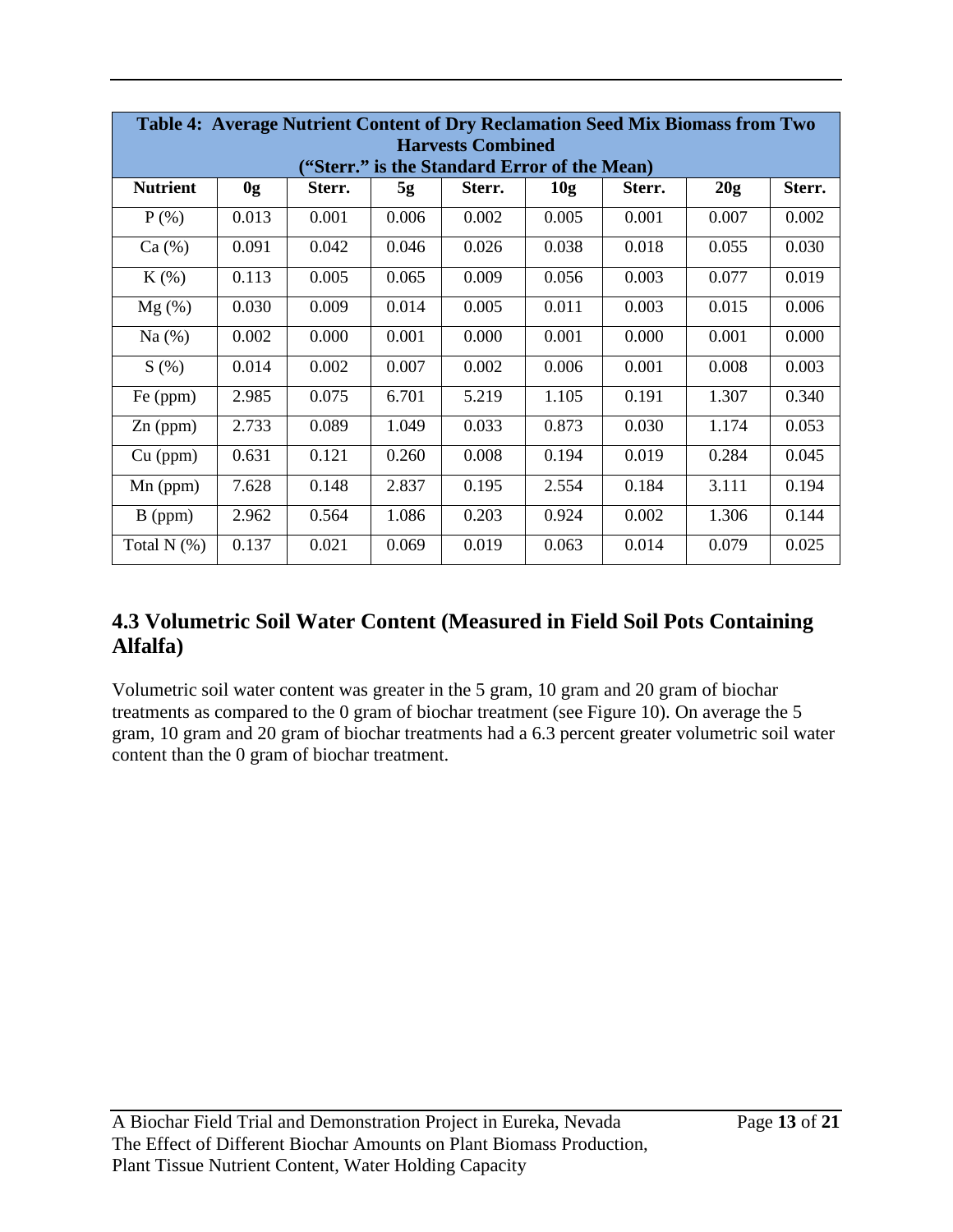



Grey bars represent the average water holding capacity during the entire study period. Error bars represent the standard error of the mean. Letters on the top of the bars indicate statistical differences between treatments, with like letters indicting no significant difference between treatments and unlike letters indicating statistically significant differences between treatments.

## **4.4 Mine Soil Water Holding Capacity**

Although there were no significant differences in soil water holding capacity, there was a slight trend for the 10 gram and 20 gram biochar treatments to have a slightly and only occasionally greater soil water holding capacity compared to the 0 gram and 5 gram of biochar treatments (see Figure 11).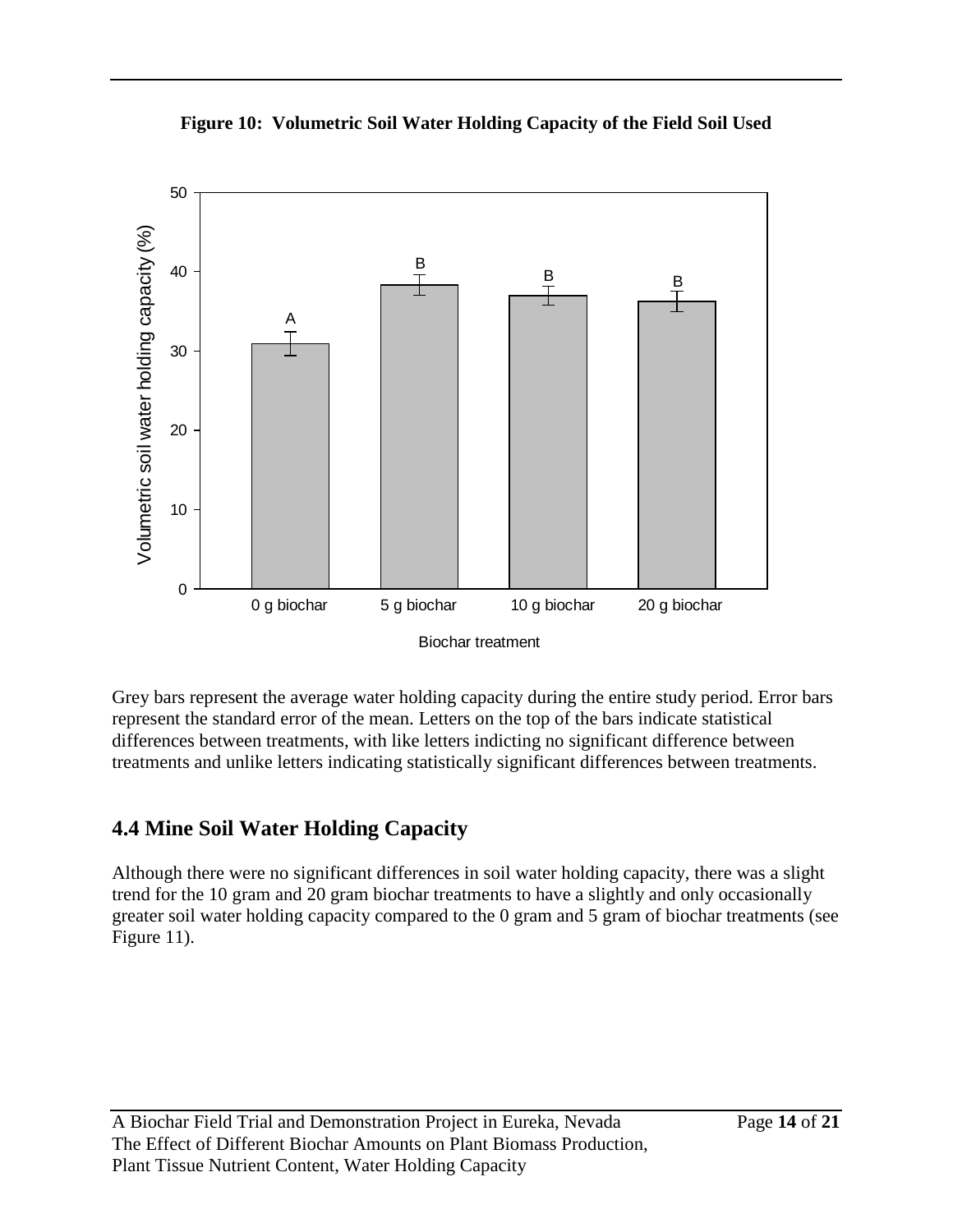**Figure 11: Water Holding Capacity of Mine Soil Containing Four Different Levels of Biochar**



Asterisks (\*) indicate that small increases in pot weight are due to the inherent error associated with the balance used to weigh the pots and does not necessarily indicate an actual increase in pot weight.

## **4.5 Water Use Efficiency**

Overall water use efficiency was not significantly improved with biochar addition for any of the plant species tested (see Figure 12, Figure 13 and Figure 14). There was a large amount of variability in the water use efficiency data for all plant species.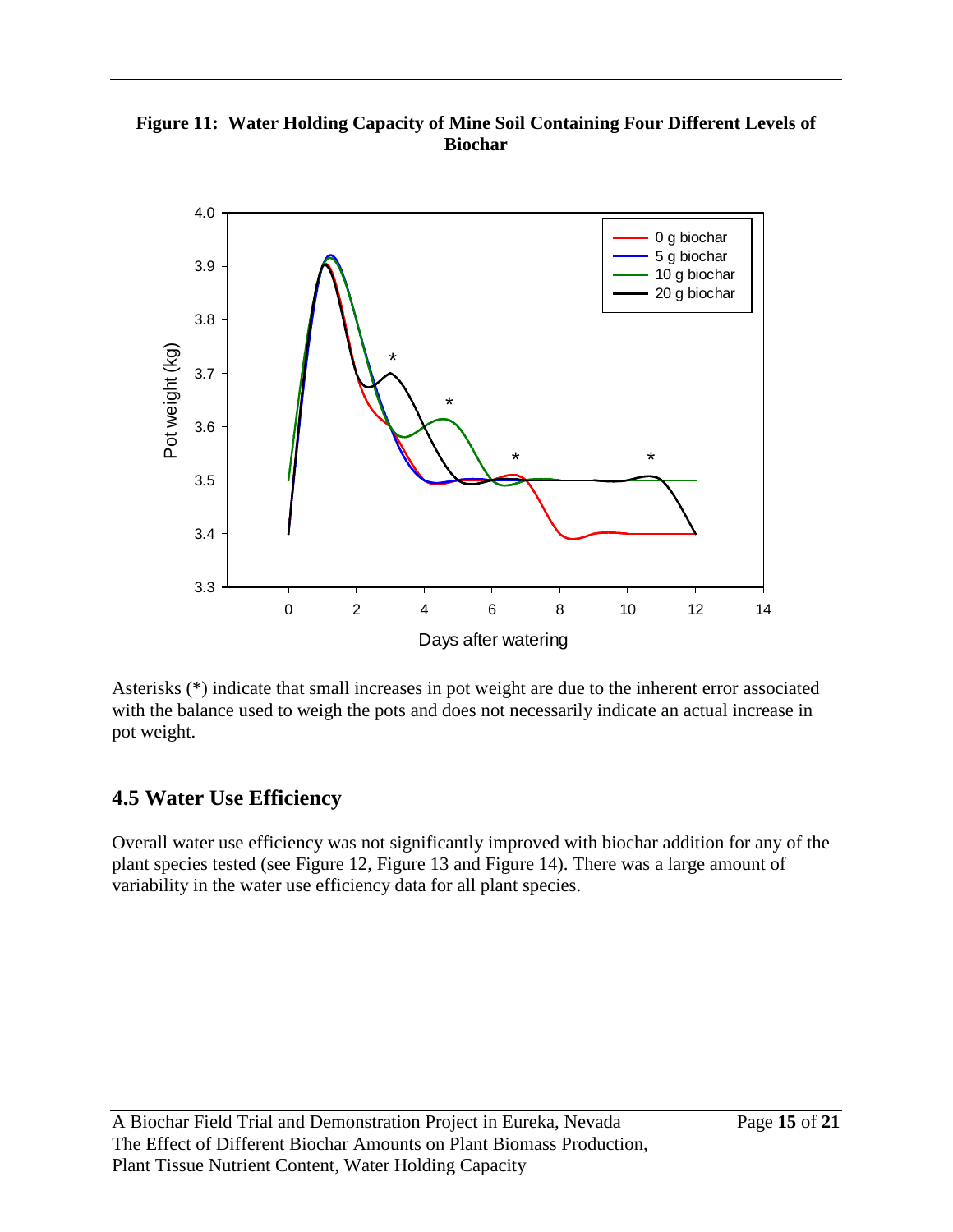



Error bars represent the standard error of the mean. Letters on the top of the bars indicate statistical differences between treatments, with like letters indicting no significant difference between treatments and unlike letters indicating statistically significant differences between treatments.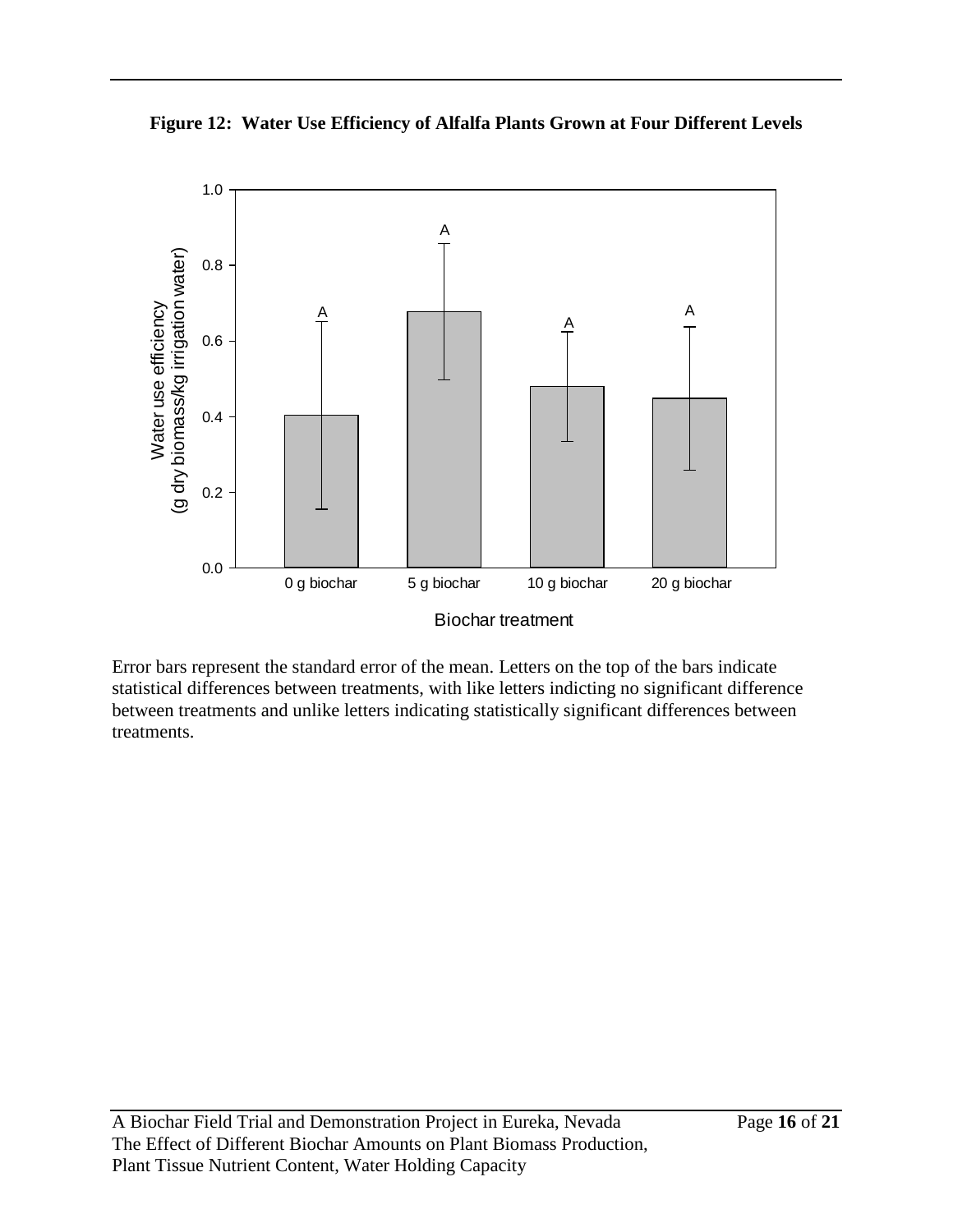#### **Figure 13: Water Use Efficiency of the Corner Seed Mix Plants at Four Different Biochar Levels**



Error bars represent the standard error of the mean. Letters on the top of the bars indicate statistical differences between treatments, with like letters indicting no significant difference between treatments and unlike letters indicating statistically significant differences between treatments.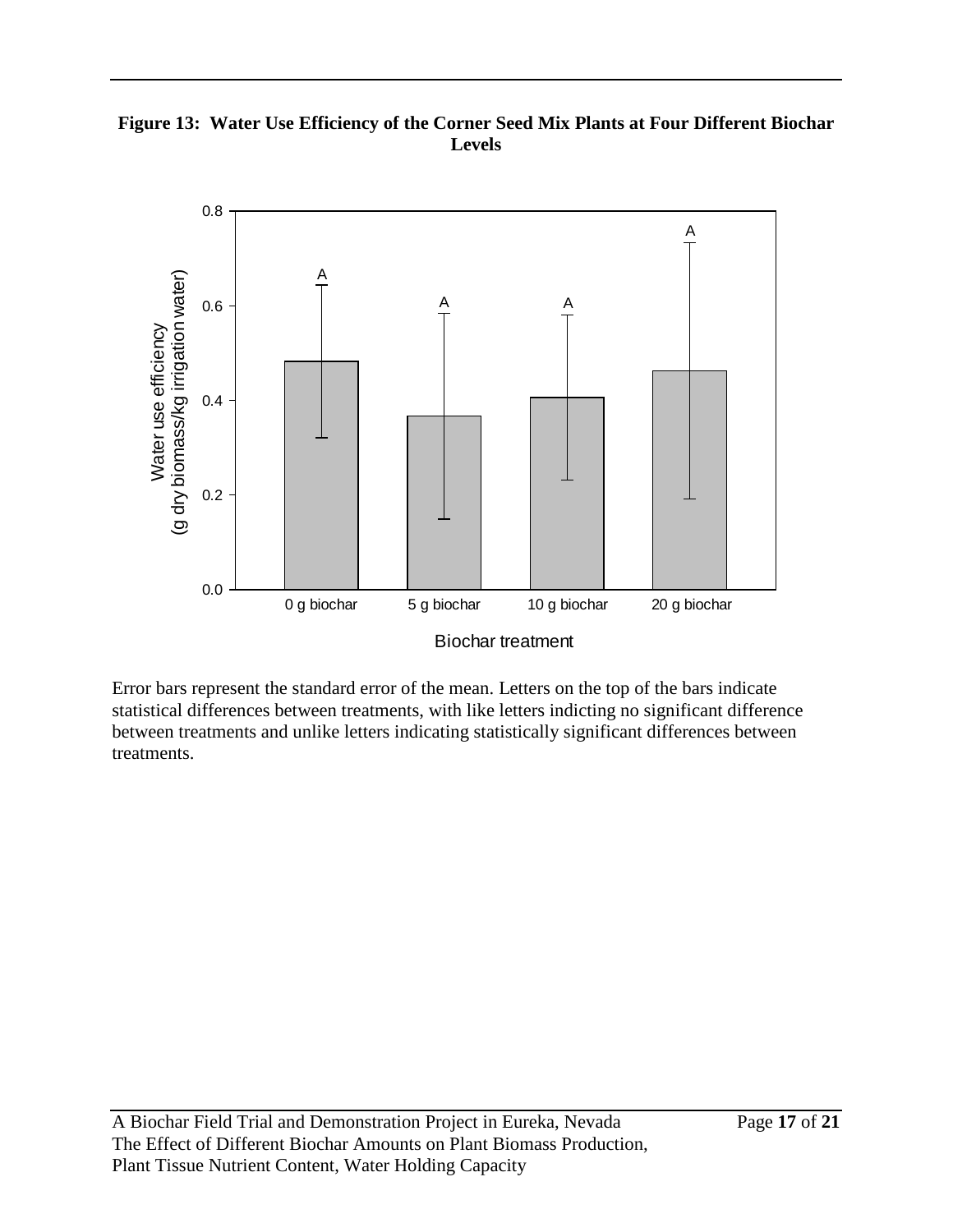**Figure 14: Water Use Efficiency of the Reclamation Seed Mix Plants Grown at Four Different Biochar Levels**



Biochar treatment

Error bars represent the standard error of the mean. Letters on the top of the bars indicate statistical differences between treatments, with like letters indicting no significant difference between treatments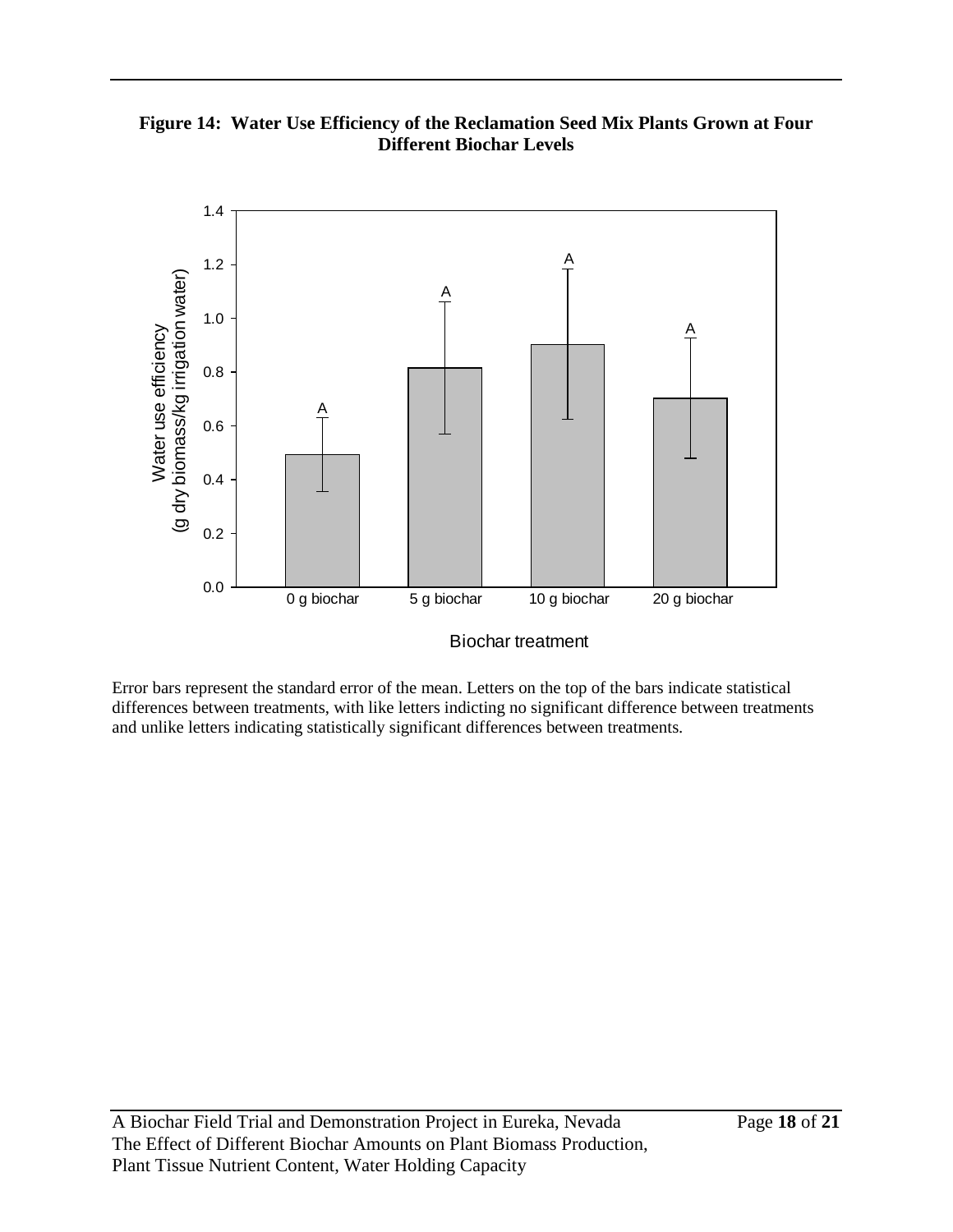# **5.0 Results and Discussion**

A basic summary of the results of the soil and plant growth studies is presented in this section.

## **5.1 Summary**

Biochar had no effect on plant biomass production from the alfalfa and corner seed mix plants. There was, however, a significant increase in plant biomass production from the reclamation seed mix plants grown in the 5 gram and 10 gram of biochar. It is possible that the soil characteristics (e.g., organic matter and soil structure) of the mine soil in combination with the biochar had a positive effect on plant biomass production. The field soil was a heavy and very dense soil that may have prevented any effects of biochar addition. Additionally, it is possible that the types of plant species present in the reclamation seed mix were more responsive to biochar addition, although it is unclear at this time what plant characteristics would have made the reclamation plant species more responsive to biochar than the corner seed mix plants. Biochar had no effect on plant nutrient content and water use efficiency for all plant species used in this study.

There is some indication that biochar can have a positive effect on improving soil water holding capacity. The results indicate that there was a slight increase in soil water holding capacity for the field soil. Soil moisture holding capacity results from the mine soil are less clear than the field soil, but still there was an indication that biochar might have a positive impact on soil water holding capacity in this soil as well. Although these results are not entirely conclusive, these positive results are encouraging and lead to further questions about how to significantly improve soil water holding capacity using biochar. Some areas that could be investigated further are: 1) using biochar of different particle sizes, and 2) specific placement of biochar in the soil rather than completely mixing the biochar in the soil. The particle size of biochar used in this study was relatively large and may have acted more like small rocks and therefore increasing the soil pore size and decreasing soil water holding capacity to a certain extent. It is possible that by decreasing the biochar particle size, soil water holding capacity could be significantly improved by creating a greater surface area for water to interact with and therefore potentially increasing the water holding capacity.

Specific placement of biochar in the soil may also help to improve soil water holding capacity by creating localized zones of biochar that can act as "reservoirs" that hold onto water and allow roots to grow into these zones to get needed water. In this current study, large particle sized biochar was used and mixed thoroughly with the soil. This was done because it was the most likely way that the biochar would be processed and applied to the soil; however, now that it is known that this particle size and mixing methods showed marginally significant effects on soil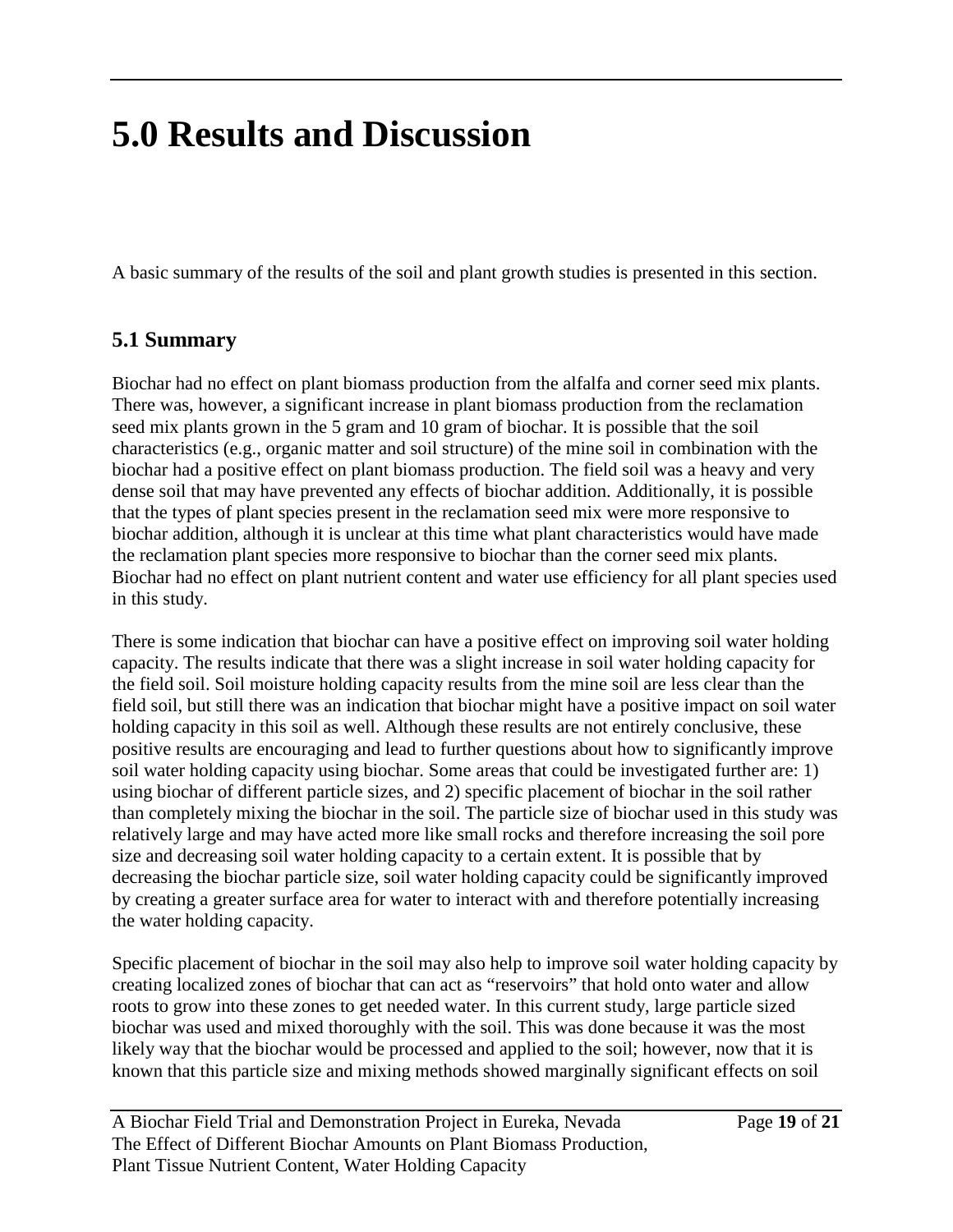water holding capacity, it is logical to further investigate the effects of different biochar particle sizes and application methods.

In addition to investigating biochar particle size and placement in the soil, it would be beneficial to investigate different watering treatments. It is possible that irrigating the soil with the maximum amount of water for crop growth (using alfalfa as the standard and irrigating with approximately 3.5 acre feet of water) did not allow the biochar to fully have an effect on soil water holding capacity. It is possible that if biochar has any positive water holding capacity properties that they might not be apparent until there is a water deficit situation.